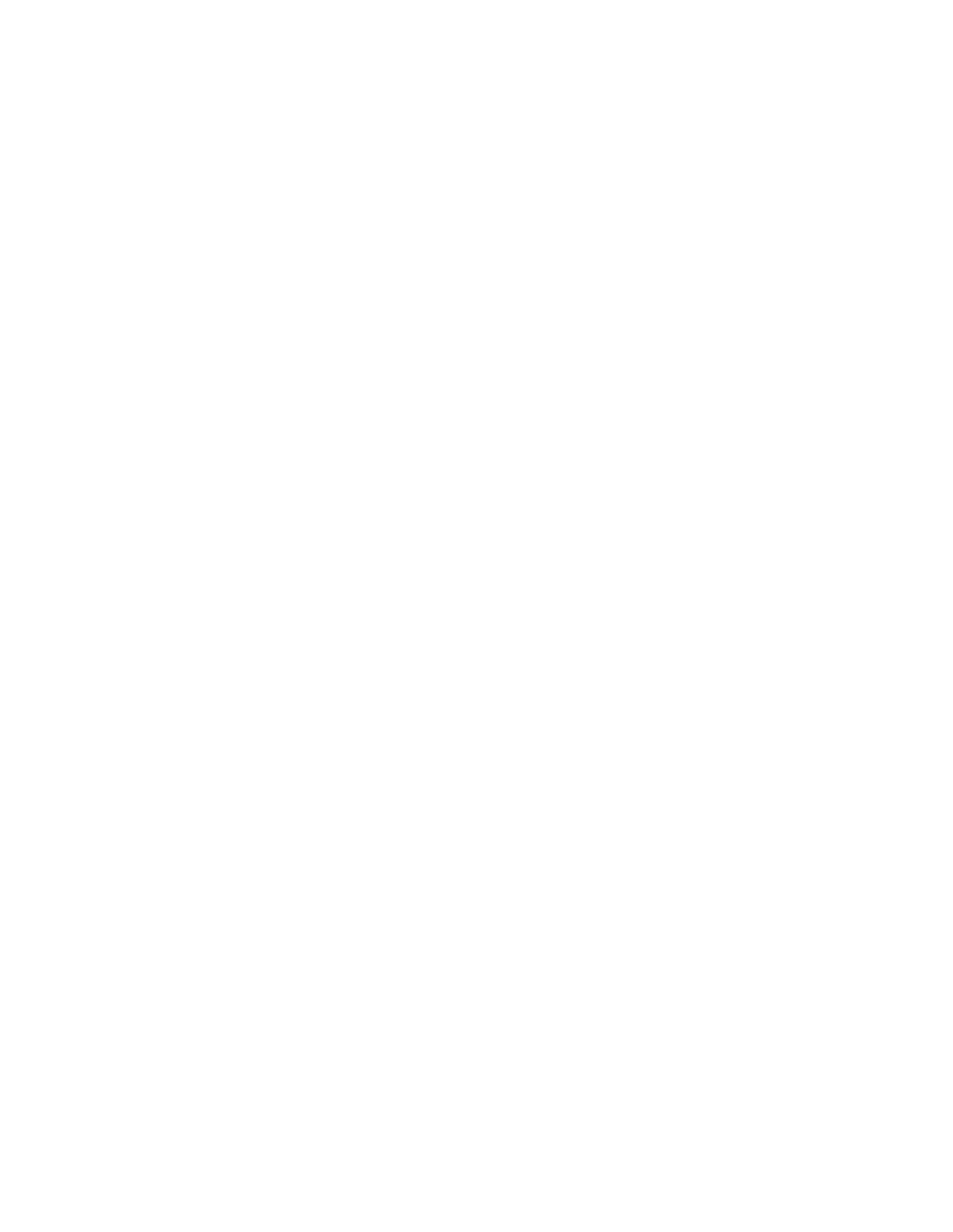# **The Impact of the War in Ukraine on Commodity Markets**

*The Russian invasion of Ukraine has been a major shock to commodity markets. The war has led to significant disruptions to the production and trade of commodities for which Russia and Ukraine are key exporters. Prices have risen sharply for all energy commodities and some food commodities, including wheat and oilseeds. This, in turn, has raised energy and food security concerns, especially for the poorest households. In response to price hikes, policymakers have often sought to provide relief to consumers via subsidies or lower taxes; however, these are generally ineffective remedies and may exacerbate supply shortages. Policymakers can better mitigate the impact of higher prices on low-income households through targeted measures, including cash transfers. Past commodity price shocks induced policy and market responses that led to increased sources of supply and, for oil price shocks, greater consumption efficiency and substitution away from oil. Over time, the recent spike in prices will likely once again spur more efficient energy consumption and a faster transition away from fossil fuels, particularly if supported by appropriate policy responses. Food production, at the global level, will also respond to changes in relative prices. However, the uncertainties for food supply availability stemming from the war are high, and low-income countries may have urgent needs for international assistance for a prolonged period.* 

### **Introduction**

The Russian invasion of Ukraine has caused major disruptions to the supply of commodities. Both countries are key exporters of energy and agricultural products. The disruptions have exacerbated existing stresses in commodity markets following the recovery from the COVID-19 pandemic, which saw rebounding global demand and constrained supplies after 2020. As a result, commodity price volatility has surged, with food prices reaching levels not seen since the 2007-08 price spikes. Beyond their broader impact on inflation, supply disruptions of key commodities could severely affect a wide range of industries, including food, construction, petrochemicals, and transport. Concerns about energy and food security have already prompted ad hoc policy responses to bolster national selfsufficiency and reduce energy prices for consumers; however, these policies often fall short of effectively solving the underlying problems.

Against this background, this Special Focus addresses the following questions:

- What has been the near-term impact of the war on commodity markets?
- What are the main lessons of past commodity price shocks?
- What are the key policy implications?

### **Near-term impact of the war on commodity markets**

Commodity prices surged in the immediate aftermath of the war in Ukraine, particularly for commodities for which Russia and Ukraine are key exporters (figure SF.1). Commodity prices have been extremely volatile, with volatility for some commodities (e.g., coal, nickel, and wheat) reaching record highs in February and March 2022. The recent rise in prices reflects supply disruptions, higher input costs, and geopolitical risk premia. It comes on top of already tight commodity markets driven by a strong demand recovery from the pandemic, and numerous pandemic-related supply constraints. Reflecting these developments, between January 2020 and December 2021, the World Bank's energy and non-energy price indexes increased by 50 and 40 percent, respectively, while between January and March 2022 the two indexes rose an additional 34 and 13 percent.

Together, the total changes in nominal prices during the 23-month period (April 2020-March 2022) resulted in the largest increase in energy prices since the 1973 oil price spike. The recent price spike for food and fertilizers was the thirdlargest (after 1974 and 2008). Some commodities reached all-time highs in nominal terms (e.g., coal, European natural gas, and nickel), although only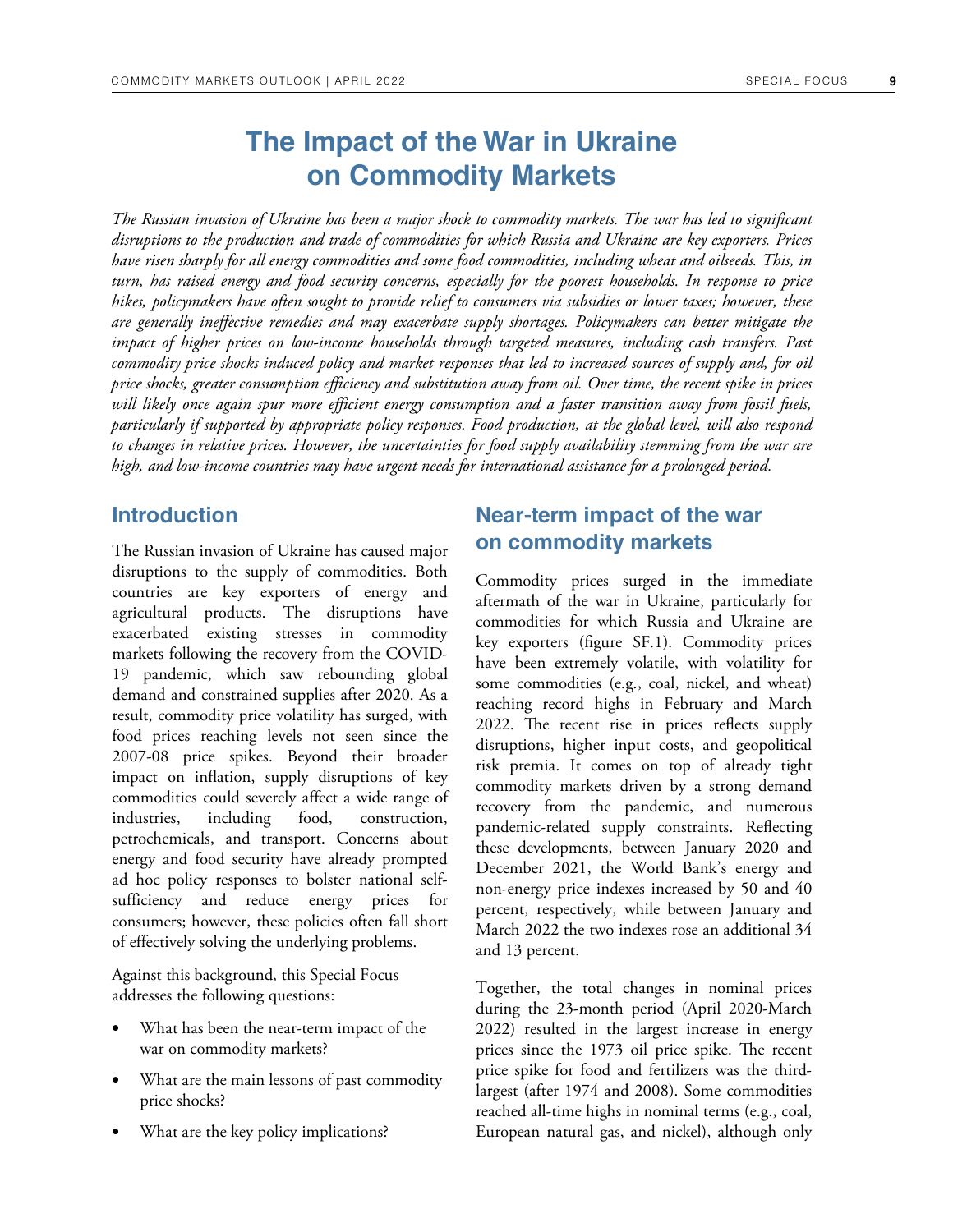#### **FIGURE SF.1 Commodity price developments**

Commodity prices (in nominal terms) rose sharply following the start of the war in Ukraine, particularly for commodities for which Russia and Ukraine are key exporters. Price increases from April 2020-March 2022 were the largest for any equivalent 23-month period since 1973 for energy, and since 2008 for fertilizers and food.



Sources: Bloomberg; World Bank.

A. Three-month change in commodity prices through end March 2022.

B.-D. Charts show the percent change in monthly price indexes over a 23-month period. This facilitates a comparison of the April 2020 with the most recent data (March 2022). Prior to 1979 the energy price percent change is proxied by the oil price due to data limitations.

> European natural gas prices are at a record high when adjusted for inflation (figure SF.2).

The heightened volatility in commodity prices after February 2022 reflects concerns about the current and potential impact of the war on the production and trade of commodities, especially those for which Russia and Ukraine play a key role (figure SF.3). Russia is the world's largest exporter of wheat, pig iron, enriched uranium, natural gas, palladium, and nickel. It accounts for a significant share of coal, platinum, crude oil, and refined aluminum exports. Russia and Belarus are important suppliers of fertilizers, including nitrogen and potash.<sup>1</sup> Ukraine is a key exporter of wheat, pig iron, maize, and barley and is the

world's largest exporter of sunflower seed oil.<sup>2</sup> Ukraine is also the largest exporter of neon gas, which is a critical input used to manufacture electronic chips.

Many countries rely on commodities from Russia and Ukraine. Europe imports a substantial share of its energy from Russia, including natural gas (35 percent), crude oil (20 percent), and coal (40 percent). In turn, Russia is similarly dependent on the European Union (EU) for its exports, with around 40 percent of its crude oil and natural gas being exported to the EU. With respect to food supplies, advanced economies (e.g., Australia, Canada, EU, the United States) are not reliant on Russia and Ukraine, being themselves major suppliers of grains and oilseeds. Large emerging market economies are also major agricultural commodity producers (e.g., Argentina, Brazil, China, India). However, many smaller emerging market and developing economies (EMDEs) depend heavily on supplies from Russia and Ukraine. More than half of wheat imports in numerous countries in Africa, developing Europe, and the Middle East, come from Russia and Ukraine.

#### Channels of disruption

The potential impact of the war in Ukraine on commodity markets comes through two main channels: the *physical impact* of blockades and the destruction of productive capacity, and the *impact on trade and production* following sanctions.

**Physical impact.** The war has significantly disrupted the transport of commodities. Almost all of Ukraine's grain exports flowed through Black Sea ports that are no longer operational (as of April 2022). Ukraine was expected to export as much as 20 million tons of wheat during the current season (ending in July 2022), corresponding to about 10 percent of global wheat exports. While some wheat may be transported through road and railway corridors to Hungary, Poland, Romania, and Slovakia, the capacity of

<sup>&</sup>lt;sup>1</sup>The EU has imposed sanctions on imports of fertilizer from Belarus.

<sup>2</sup>Although Ukraine accounts for 46 percent of global sunflower seed oil exports, when all edible oils are considered (most of which are highly substitutable), its share is a little more than 6 percent (the shares are based on 2020-21 and 2021-22 season averages).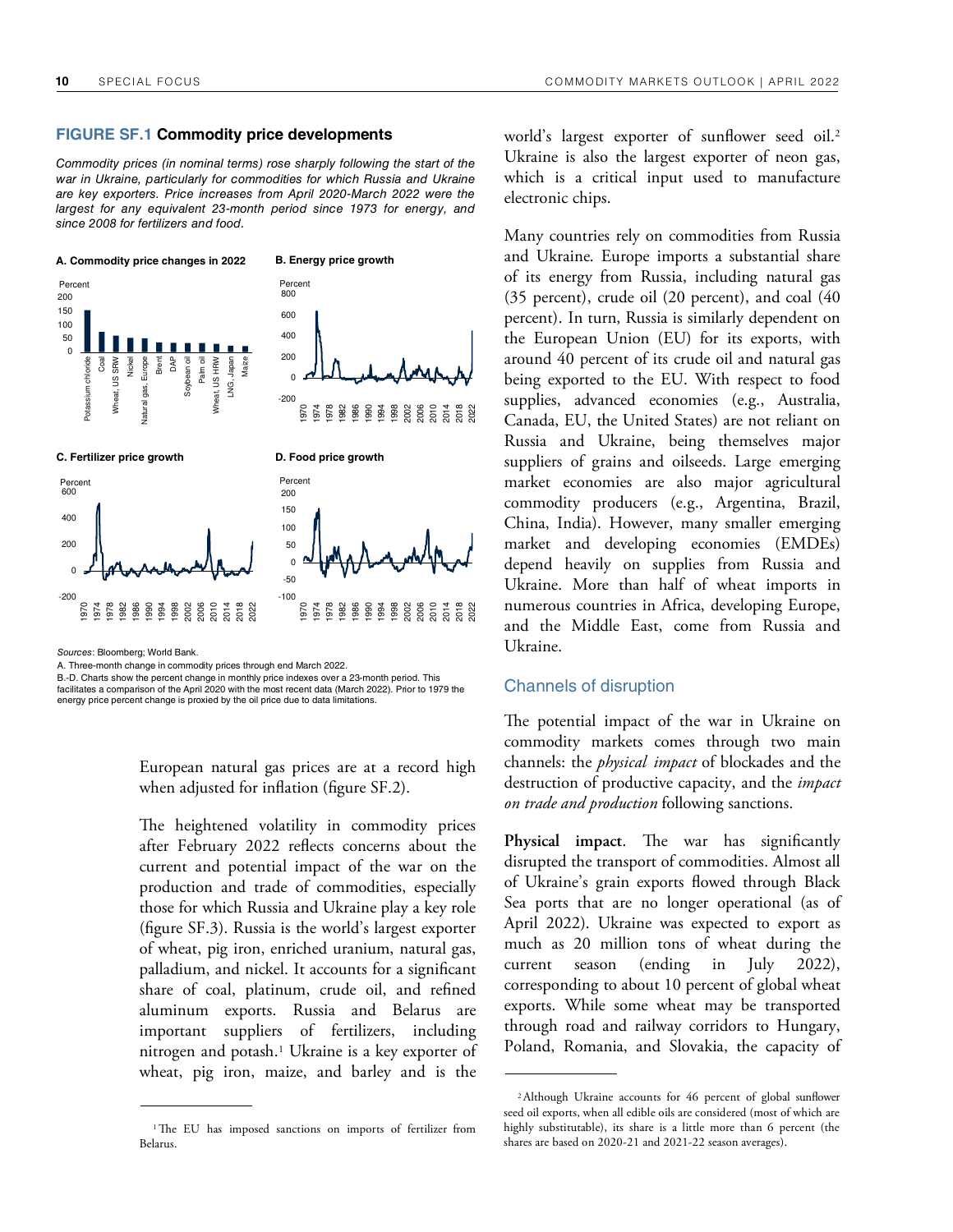these facilities is limited, especially in view of the damage to infrastructure, and safety concerns. Elevated insurance rates reflecting the risks posed by the war have also increased the cost of shipping outside of blockades.

The war is also likely to disrupt agricultural production in Ukraine in the upcoming season. Spring planting for crops such as maize, barley, and sunflowers typically occurs from April to May, while winter wheat is planted from September to mid-November. Shortages of labor and inputs (such as fuel and fertilizers), destruction of farming equipment, and safety concerns of growers will have a severe impact on Ukraine's 2022-23 agricultural (and especially wheat) production. Estimates on how much Ukraine's agricultural production will decline in the upcoming season vary from 25 to 50 percent (FEWS NET 2022).

**Impact on Trade.** In response to the invasion of Ukraine, a wide range of sanctions have been imposed on Russia. While initial rounds of sanctions did not include energy, some countries subsequently banned or announced a phasing out of imports of Russian energy products. The European Union has announced a ban on imports of coal from Russia (starting in August 2022) and a two-thirds reduction of Russian gas imports by the end of  $2022$ . The EU is also considering extending these measures to oil with an eventual phasing out of Russian fossil fuel imports by 2027.<sup>3</sup> The United States has banned imports of Russian oil, gas, and coal, though these only make up a small fraction of Russian energy exports. The United Kingdom has announced plans to phase out Russian oil imports by the end of 2022. Several large oil companies announced they would cease operations in Russia, while many traders chose to boycott Russian oil, in part reflecting difficulties and risks in making transactions or

#### **FIGURE SF.2 Real commodity prices**

Coal, natural gas, and wheat prices have all reached historic highs in nominal terms. However, in real terms, only the European natural gas price has reached an all-time high, and it is substantially above its previous peak in 2008. Coal prices are close to their 2008 peak, while oil prices remain some way below. In the case of wheat, prices are far lower today compared to their peak in the 1970s, but close to their 2008 level.



Sources: Haver Analytics; World Bank.

A.-D. Monthly data from 1970 to March 2022. Prices deflated by January 2022 Consumer Price Index (CPI). Oil refers to the Dubai benchmark. Wheat refers to the US HRW benchmark.

obtaining insurance on cargoes. As a result, the price of Urals (the Russian oil price benchmark) fell to more than \$30/bbl below Brent oil prices in following the start of the invasion.

Russian exports of commodities by sea may also be facing disruptions as numerous shipping lines have announced they will suspend Russian bookings, and this has been exacerbated by difficulties in obtaining insurance. The reciprocal ban on Russian and European air space has disrupted trade through air cargo, pushing up transport costs as re-routing results in longer journeys, thus increasing the cost of transport for some commodities which are normally transported by air, such as palladium.

Russian production of commodities could also be affected, as the country will be less able to import machinery and equipment, including repair and

<sup>&</sup>lt;sup>3</sup>The European Commission released a communique discussing policy options to mitigate the price impact on households and businesses, proposing the creation of a Task Force on common gas purchases to consolidate EU bargaining power, and advocating for a jointly coordinated European gas storage policy (European Commission 2022). The International Energy Agency has also released policy suggestions to reduce demand for oil, as well as for the EU to reduce its dependency on Russian natural gas (IEA 2022b, c).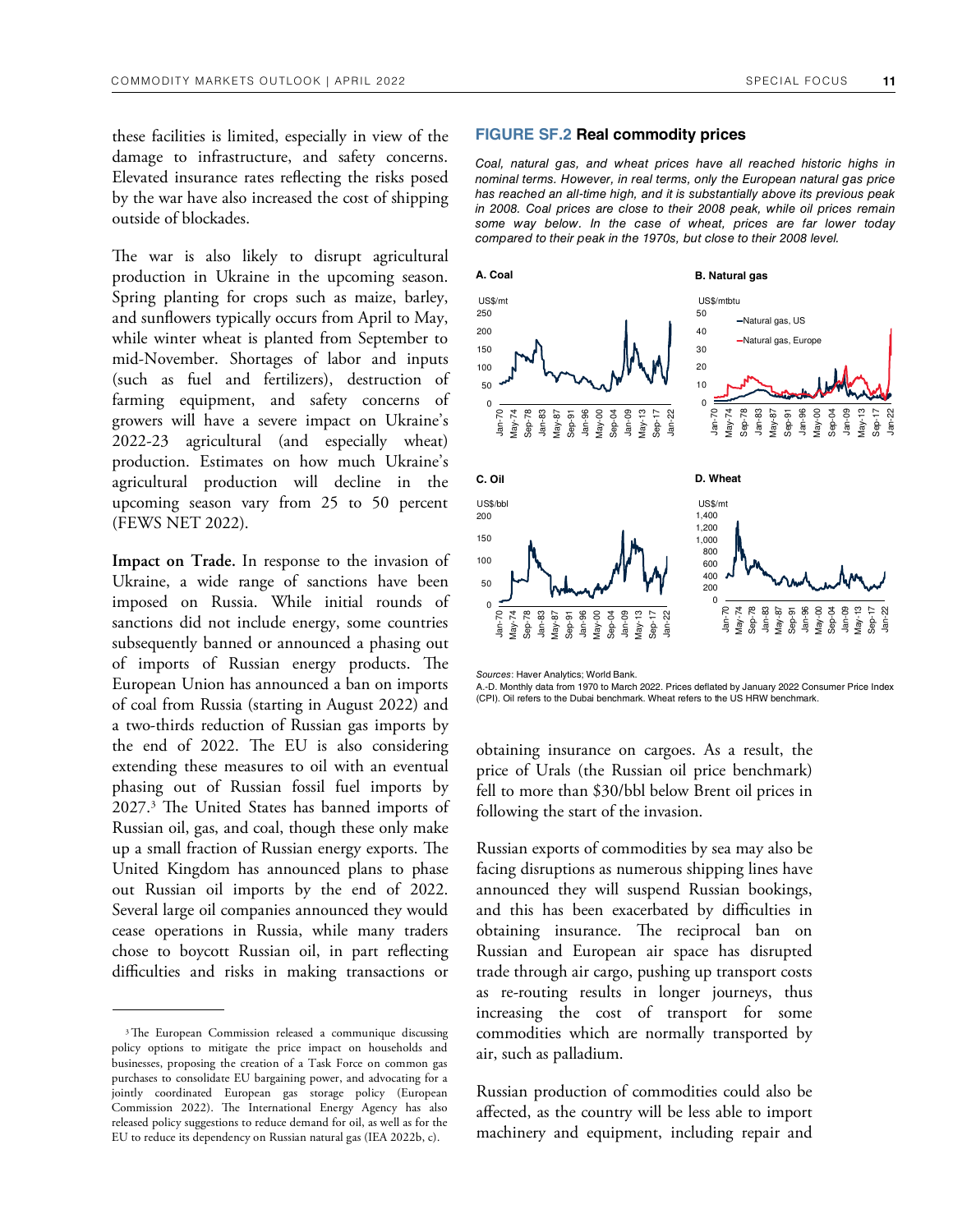#### **FIGURE SF.3 Commodity dependence**

Russia and Ukraine are major exporters of energy, metals, fertilizers, and agriculture. The European Union imports a large proportion of its energy from Russia, and, in turn, the majority of Russia's energy exports go to the European Union. Russia and Ukraine account for more than half of wheat imports in many EMDEs, especially in ECA, MNA, and SSA.



#### **[C. Share of Russia's energy exports to](https://thedocs.worldbank.org/en/doc/24e8d315b8229b791ea61e0fa09b28d0-0350012022/related/CMO-April-2022-special-focus.xlsx)  the EU**



**Ukraine** 

**D. Wheat imports from Russia and** 

Sources: BP Statistical Review; Eurostat; UN Comtrade; U.S. Department of Agriculture; World Bank.

Note: MNA = Middle East and North Africa; SAR = South Asia; SSA = Sub-Saharan Africa. A. Data for 2020. Data for energy and food are in trade volumes, and data for metals and minerals are in trade values. Fertilizers include phosphate rock and potash minerals, and ammonia-based non -minerals.

D. Data is for 2020.

maintenance parts and other inputs. In the case of agriculture, this includes farm machinery, chemicals, and seeds. In the case of energy, sanctions, and the exit of oil companies from Russia are likely to reduce oil and gas production. The inability to import parts for wells or pipelines may reduce supplies in the short term, while tighter financial conditions, reduced investment, and restricted access to technology are likely to have a longer-term impact. For metals, Australia's decision to ban exports of alumina to Russia will inhibit Russia's aluminum production (alumina is an input into the production of aluminum).

Trade in commodities is also being affected by Russian countermeasures, which at the moment do not include critical energy commodities. Trade restrictions, including tighter licensing quotas on grains introduced prior to the war and export bans announced in March, have been extended to the Eurasian Economic Union.<sup>4</sup> Russia has recommended that fertilizer manufacturers halt exports. In addition, it has requested to be paid in rubles for its energy exports, which will cause complications as existing contracts are in different currencies.

#### Impact of disruptions

The impact of these disruptions on global commodity markets depends on the magnitude of the disruption, the possibilities for sanctioned exports to be diverted via other countries, the availability of inventories that can be drawn upon, the potential for increased production elsewhere, and the extent to which demand can be reduced. These factors differ in importance between commodities.

#### *Crude oil*

Prior to the war in Ukraine, Russia exported about 5 mb/d of crude oil and 3 mb/d of refined petroleum. The International Energy Agency estimates that current sanctions could reduce Russia's exports of oil by 2.5 mb/d from May onward, equivalent to about 3 percent of global supply (IEA 2022a). If the European Union reduced or banned oil imports from Russia, the disruption to Russian exports could be much larger—currently the EU imports 3.4 mb/d from Russia. This would require more diversion of trade or new, incremental sources of oil (figure SF.4).

Diversion of trade. The sharp discount on Russian oil has already spurred the diversion of its exports to other countries. For example, India has increased its imports of Russian oil. In the event of deeper sanctions, additional diversion to other countries is likely. However, the actual magnitude of this channel will depend on the willingness of

<sup>4</sup>High global food prices, and fears of shortages, are leading to restrictions on food exports in some countries. These include export bans on some food commodities in Algeria, Egypt, Hungary, Turkey, and Serbia, as well as export taxes by Argentina and Indonesia.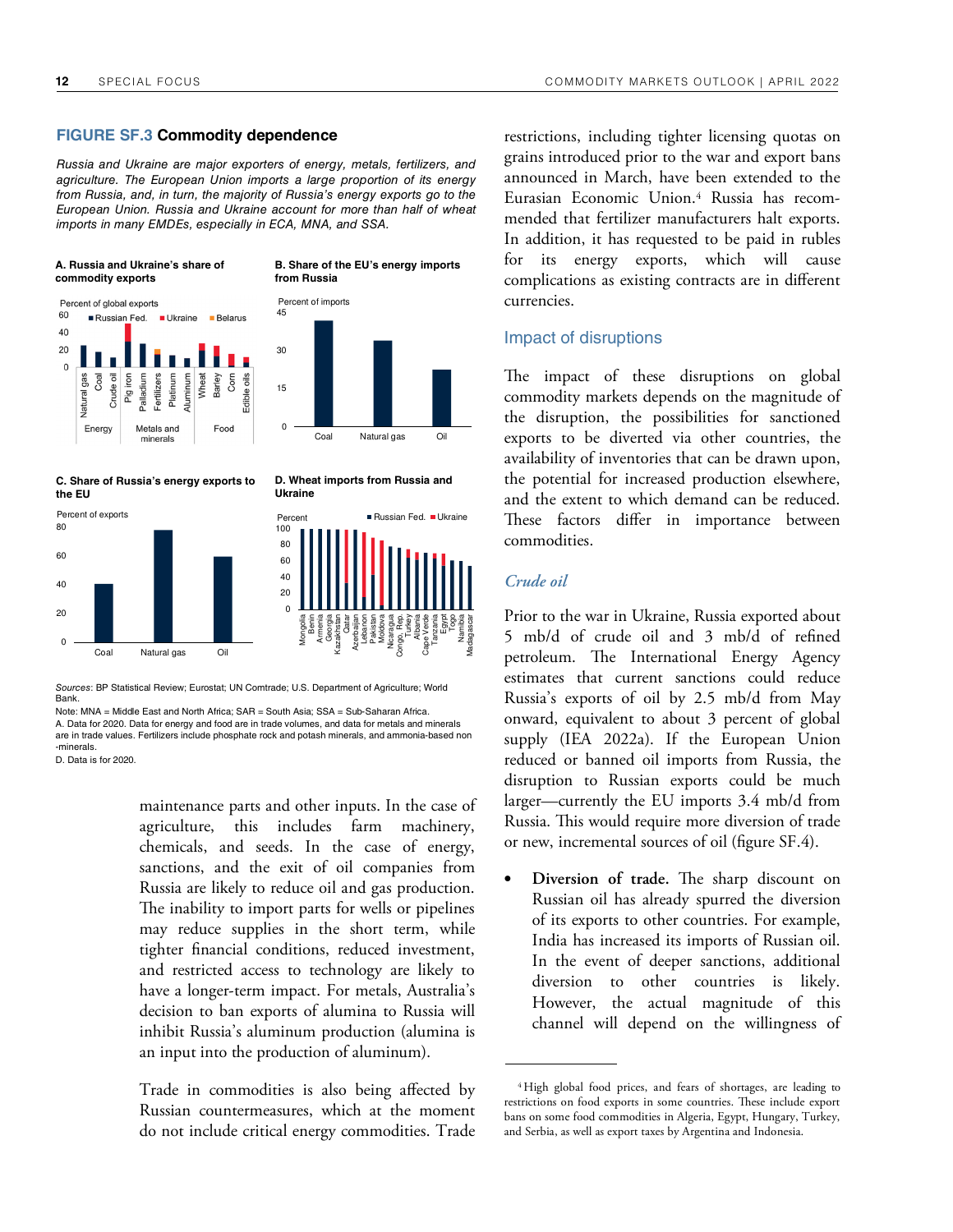other consumers to purchase Russian oil, as well as on infrastructure constraints. For example, 9 percent of Russia's oil in 2020 was exported by pipeline to Europe, and this would be difficult to redirect elsewhere. Finding alternative sources of oil would, however, be a challenge for the European Union since its refineries are designed to process Russian oil.

- Inventory drawdown. Oil inventory releases from strategic national reserves is the fastest tool to respond to shortfalls in supply. Coordinated inventory releases have been used by IEA members in response to previous shocks (Kilian and Zhou 2021; World Bank 2019). On March 31, 2022, the United States announced the release of 180 million barrels from its Strategic Petroleum Reserve from April-October 2022 with other IEA members agreeing to release 60 million barrels. This represents a release of about 1.3 mb/d of oil over six months—more than 1 percent of global daily consumption. Overall, the IEA countries hold just over 4 billion barrels of oil in inventories, equivalent to 90 days of their oil consumption— 1.5 billion held in strategic government reserves and 2.5 billion held by industry. However, inventory releases are a temporary solution as they don't tackle longer-term supply and demand imbalances. Furthermore, strategic reserves most likely would be refilled in the future.
- Potential for increased production. Spare production capacity is considered an alternative source of oil, although it typically takes several months to become available. The majority of spare capacity is held by OPEC countries, notably Saudi Arabia (2 mb/d), the United Arab Emirates (1.1 mb/d), and Iraq (0.6 mb/d). So far OPEC+ countries have been reluctant to raise production faster than they have previously announced, and the group as a whole is producing well below their agreed target, perhaps suggesting that spare capacity among the group may be lower than estimated. Other potential sources of oil are the Islamic Republic of Iran and República Bolivariana de Venezuela, which are both

#### **FIGURE SF.4 Alternative sources of additional oil supply**

As Russian oil supply is increasingly disrupted, alternative sources will be needed. These include inventory releases and spare capacity in other producers, including OPEC, sanctioned countries such as the Islamic Republic of Iran and República Bolivariana de Venezuela, and non-OPEC countries, notably the United States. However, additional supply from OPEC and the United States may be limited by capacity constraints

Mb/d<br> **Angola** 

 $0<sub>0</sub>$ 

 $-0.2$ 

 $-0.4$ 

 $-0.6$ 

 $-0.8$  $-1.0$  Other OPEC

Other OPEC+

A. Alternative sources of oil **B. OPEC+ production shortfall** 

#### $IIIS$  shale  $Mh/d$ la Iran, Islamic Rep./ & Venezuela, RB  $10$ OPEC spare capacity Inventory releases  $\bf8$  $\,6\,$  $\overline{4}$  $\overline{2}$  $\Omega$ Russian Alternative sources exports

# OPEC



 $Mb/c$ 

6 5  $\overline{4}$ 3  $\overline{c}$  $\mathbf{1}$ 

 $\mathbf 0$ 

2010



Sources: International Energy Agency (IEA); U.S. Energy Information Administration; World Bank. A. Figure shows Russian exports of oil and oil products prior to the war in Ukraine and alternative sources of supply. Inventory releases refer to the current announced release of oil by IEA members including the United States. Estimates for production are author calculations based on the IEA's "Oil Market Report—April 2022." OPEC spare capacity refers to Iraq, Saudi Arabia, and UAE only. B. Change in crude oil production compared to target set by OPEC countries for March 2022 based on IEA Oil Market Report April 2022. Other OPEC + includes Bahrain, Brunei Darussalam, Malaysia, South Sudan and Sudan.

D. U.S. shale production refers to Permian Basin production.

currently under U.S. sanctions. A new nuclear deal with the former could potentially bring about 1 mb/d of additional oil into the global market within six months (IEA 2022a). However, in the case of the latter, the chronic deterioration of its oil industry suggests that a meaningful increase in oil production and would require significant new investment. Increasing U.S. shale output beyond the expected 1.4 mb/d growth for 2022 would be difficult (EIA 2022). The industry is facing significant capacity constraints due to a lack of skilled labor as well as shortages of physical inputs such as sand (Dallas Fed 2022). Additional production increases among other

 $Ni<sub>q</sub>$ 

Russian Federation

OPEC+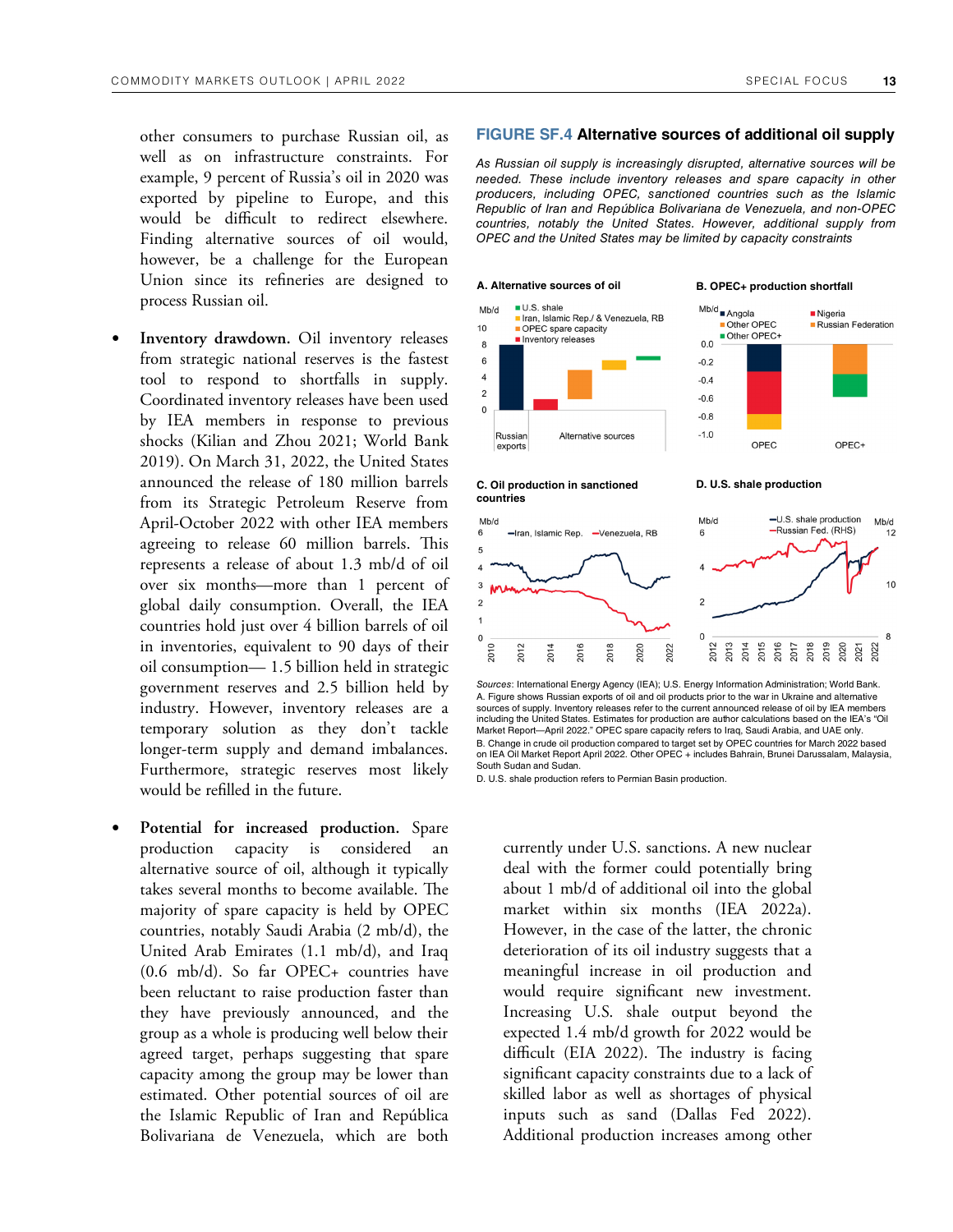producers, such as Brazil or Canada, will take significant investment and time.

• **Demand reduction.** Higher prices will likely induce households and firms to adjust their consumption behavior. In the short run, however, demand for oil and petroleum products such as gasoline and diesel are very price inelastic (Dahl 2012).<sup>5</sup> This implies that demand is unlikely to fall significantly without a much larger increase in prices. While the IEA released guidelines for policy measures to reduce demand, most government policies so far have taken the form of tax cuts and fuel subsidies, especially for gasoline (IEA 2022c). Such measures actually increase demand and put further upward pressure on the prices of crude oil and other petroleum products.

#### *Natural gas*

The majority of Russia's exports of natural gas go to the European Union, and so far these have not been disrupted as much as crude oil (although Russian flows to Europe had been much lower than normal in the months preceding the war). However, the EU has announced plans to sharply reduce its reliance on Russian natural gas by twothirds by the end of 2022. In its place, the EU will increase its imports of LNG from other countries and expand its own LNG processing capacity. It is also stepping up the use of renewable energy, increasing the generation of biomethane, and seeking to lower demand for natural gas through efficiency measures as well as changes in consumer behavior, namely lowering heating temperatures (EC 2022).

Demand for natural gas in Europe had already been affected by higher prices, with energyintensive activities, such as fertilizer plants and aluminum and zinc refineries, curtailing production in response to higher prices.

In the event of a disruption of imports of natural gas from Russia, Europe would rely on inventory drawdowns and further increase its imports from other countries, or drastically reduce its consumption. Inventories of natural gas in Europe have risen from their recent lows, but their level in April 2020 of 32 billion cubic meters (bcm) was around one-third of their maximum theoretical storage capacity of about 100 bcm. For comparison, total natural gas consumption in the EU in 2021 was close to 400 bcm, while imports from Russia were 155 bcm. While low-season summer demand may not experience a shortfall, peak-winter demand could pose a problem. Rationing may be necessary, with Germany announcing that it may have to ration natural gas consumption if imports from Russia are shut off.

The potential for redirection of Russia's natural gas exports is much more limited than for crude oil. Seventy percent of Russia's natural gas is exported by pipeline to Europe, and Russia's capacity to increase exports elsewhere is severely limited. For Russia to increase its exports of natural gas in the form of LNG would require major investment in new processing facilities.

There is also minimal spare global production capacity in natural gas at present. Some producers have announced plans to increase production and export capacity, including Algeria and the United States, but this will take time to come onstream. As a result, increased imports of LNG by the EU would likely come at the expense of other countries. This could drive up the cost of energy globally. It may also force other countries, especially EMDEs, to turn to more polluting forms of energy, especially coal.

#### *Coal*

While Russia's exports of coal also appear to have been less affected by disruptions than crude oil, import bans by the EU and Japan are being phased in. In 2020, about one-third of Russia's coal exports went to Europe (including non-EU

<sup>5</sup>In an analysis of 240 studies on gasoline price elasticities, Dahl (2012) found gasoline price elasticities ranged from −0.11 to −0.33. For some countries, elasticities are estimated to be much lower. For example, in the United States, the price elasticity of gasoline is estimated to be in the range of −0.02 to −0.04 in the short term, meaning it takes a 25 to 50 percent increase in the price of gasoline to lower automobile travel by 1 percent (EIA 2014). Elasticities have also been found to have declined over time, likely reflecting the falling share of fuel in consumer expenditure.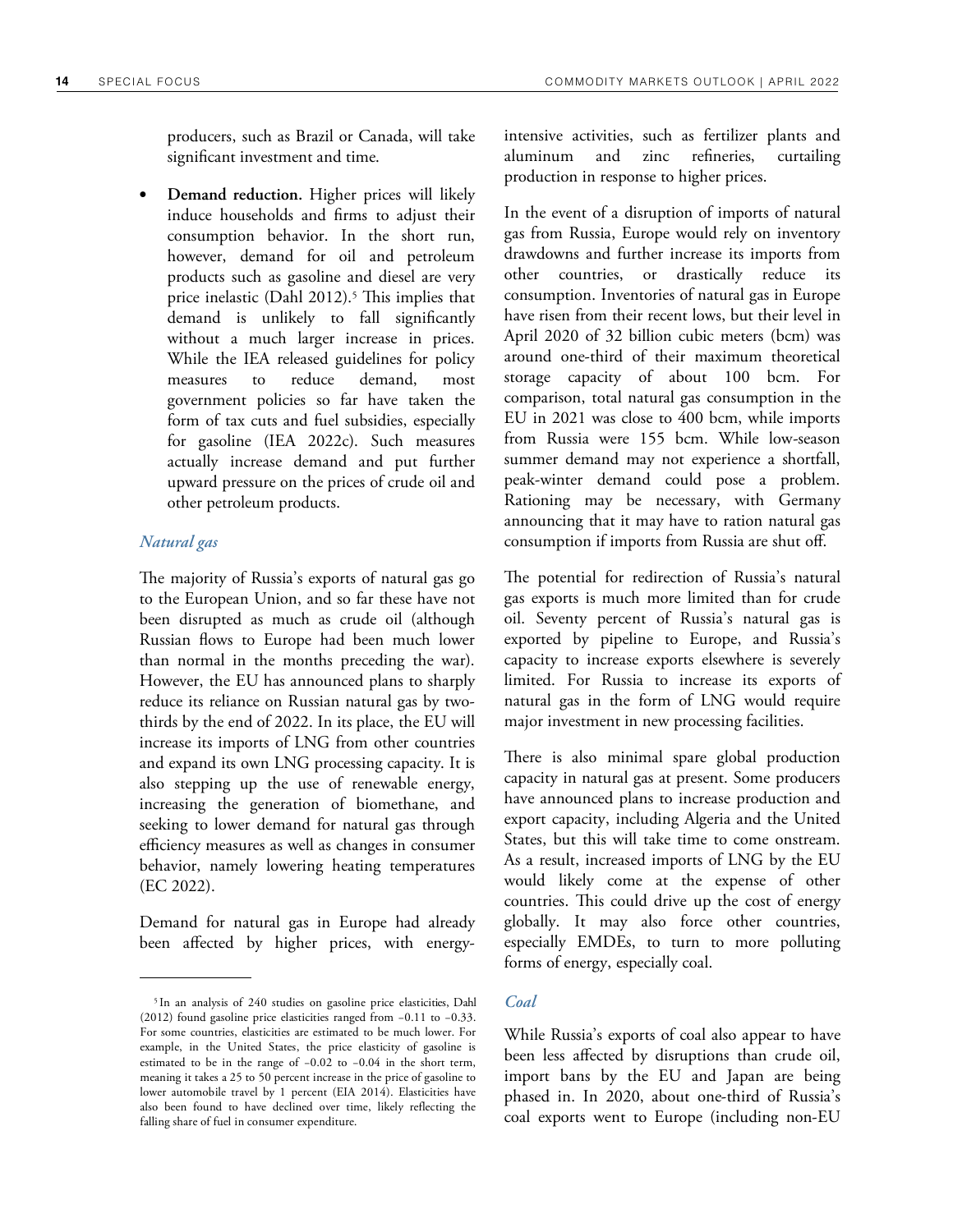countries) and 10 percent to Japan. In the short term, the import bans will likely lead to significant disruption in coal markets and may raise prices for all importing countries. In the medium term, there will be diversion of trade of coal as the EU and Japan seek alternative supplies from Australia, Colombia, Indonesia, South Africa, and the United States.<sup>6</sup> As a result, other coal importers such as China and India could reduce their imports from these countries and import more from Russia. This change in trade patterns would be costly since it would greatly increase transport distances, and coal is bulky and expensive to transport. In addition, the magnitude of the changes in trade flows may be limited by logistical issues such as capacity constraints for land and sea transport.

#### *Fertilizers*

The global fertilizer market was already under severe stress before the war. Because nitrogenbased fertilizers are produced from natural gas (or coal in the case of China), high prices of these commodities had already pushed some fertilizer prices to their highest level since 2010. The European Union imposed sanctions on Belarus in June 2021, followed by Canada, the United Kingdom, and the United States in August 2021 (World Bank 2021). Additional trade restrictions could further disrupt global fertilizer supplies, as Russia (and Belarus) are important exporters of potassium and nitrogen-based fertilizers. For example, in early March, Russia's Industry Ministry announced that it would temporarily suspend fertilizer exports. The announcement followed an earlier ban on ammonium nitrate (effective from February 2 until April 1), in order to guarantee supplies to domestic farmers. China has also suspended urea and phosphate exports until June 2022 in order to ensure adequate supplies for domestic food production. Shortages in fertilizers could lead to a reduction in their use, particularly in EMDEs, further reducing agricultural yields and production.

#### *Wheat*

Russia and Ukraine have in recent years accounted for about one-quarter of global exports of wheat.<sup>7</sup> Exports from Ukraine have been halted due to closures of all Ukrainian ports on the Black Sea, which account for about 90 percent of Ukraine's wheat exports. This disruption was due to blockades and as such there is less scope for diversion. Limited quantities of wheat exports have started taking place since early March through rail and road corridors. While precise estimates of such exports are not available, perhaps as much as half of Ukraine's exportable wheat (estimated at 20 million tons, or 10 percent of global exports) could eventually be exported overland, although at a greater cost than shipping. Exports of wheat from Russia have, so far, not been affected.

Disruptions to wheat exports from Ukraine have already affected several importing countries, especially in the Middle East and North Africa, including Egypt and Lebanon. As a result, several countries have introduced (or announced) trade policy measures that either reduce or ban wheat exports. By the end of March, 53 new policy interventions affecting the trade of food commodities had been imposed. However, the trade restrictions imposed so far are not nearly as extensive as they were during the 2007-08 and 2011-12 commodity price spikes.

On current projections, global supplies of wheat for 2022 are adequate by historical standards.<sup>8</sup> A difficulty is that wheat inventories are heavily concentrated in China and India, which have not been important exporters. In response to the increase in wheat prices, India announced it would release wheat from its stockpiles. In terms of

<sup>6</sup>This type of diversion of commodities is common in response to sanctions or tariffs (World Bank 2019).

<sup>7</sup>Despite their large share of global exports, the two countries produce only seven percent of total global production, since many countries produce wheat primarily for domestic consumption.

<sup>8</sup>According to the United States Department of Agriculture's latest update, released on April 9, the end of season global stocks-to-use ratio (a measure of expected supply availability relative to consumption) for the 2001-22 season stood to 35.3 percent. While lower than 40 percent in 2019-20, it much higher than the historical low of 20.9 percent in 2007-08 and above the 60-year average of 30.5 percent.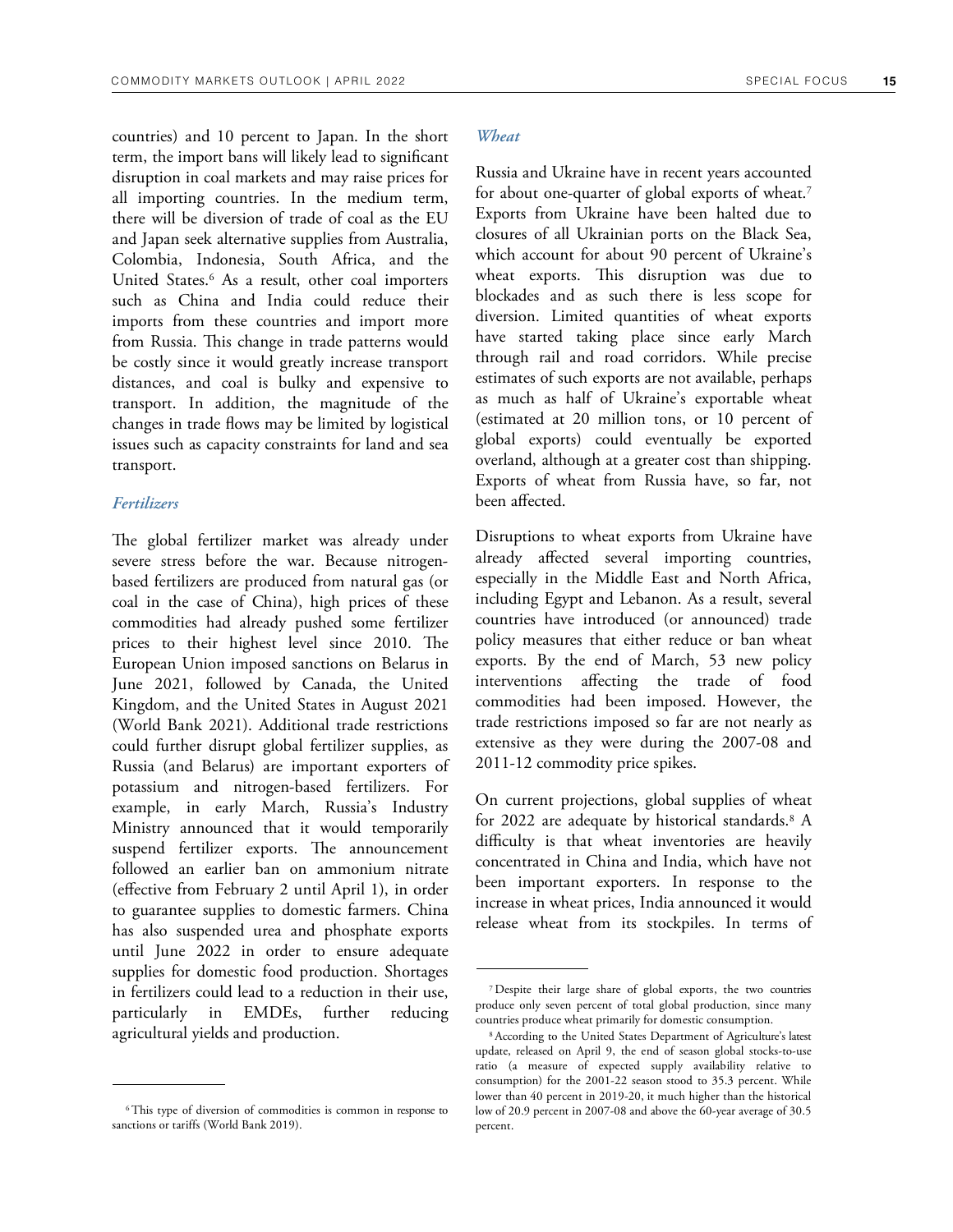production, while planting will be reduced in Ukraine, early reports show that other wheat producers, including Argentina, Australia, Brazil (a net wheat importer, mainly from Argentina), and the United States, will increase the area allocated to wheat production, helping to partly offset the lower production in Ukraine (Colussi, Schnitkey, and Cabrini 2022).<sup>9</sup> Furthermore, output in Canada is likely to rebound strongly following droughts of 2021. Major caveats on the downside for global wheat harvests (and food more broadly) stem from high input prices, especially fertilizers.

#### *Metals*

Disruptions to metal markets have been less severe than in other markets, although Russia's production and exports of aluminum and nickel have been partially disrupted by sanctions, and potential further curtailments have impacted prices. The war has reduced imports of alumina, a key input into the production of aluminum. In February, Russia's state-owned Rusal had already suspended production at its alumina refinery in Ukraine, while in March, Australia imposed a ban on alumina exports to Russia. These losses amounted to two-thirds of Russia's alumina imports. The nickel market has been affected by production disruptions following sanctions imposed on Nornickel, Russia's mining giant. Russia accounts for 6 percent of global nickel supplies, but 20 percent of high-grade nickel for batteries (due to strong EV demand).

These problems have been compounded at the global level by reduced production elsewhere. For example, high energy costs across Europe forced many smelters to cut aluminum output by an estimated 17 percent of European capacity. Traders of metal commodities, as those for energy, may also choose to avoid Russian metal exports. The same is true for precious metals such as gold, palladium, and platinum, where Russia has a significant export share, especially for palladium.

However, in general, metals exports are easier than energy products to divert to alternative export markets.

### **Lessons from past commodity price shocks**

The war in Ukraine will have longer-term consequences for global commodity markets. Numerous countries, including EU members, are undertaking measures to reduce their energy imports from Russia while several countries are also restricting exports of key equipment to that country. These measures have been met with some retaliatory actions on the part of Russia. If the war is prolonged or intensified, the mutual barriers to trade may harden. To further understand the longer-term consequences of such barriers, likely market responses, and how the current situation might evolve, this section examines major shocks to commodity markets over the past 50 years.

The global oil market has experienced three major price increases during the past 50 years (Hamilton 2010). What has come to be known as the "first oil price shock" occurred in 1973 when several Gulf OPEC members imposed an oil embargo on exports to the United States and its allies in response to U.S. aid to Israel during the Yom Kippur War. OPEC producers subsequently cut oil production and raised prices almost five-fold (in nominal terms) from September 1973 to January 1974. The "second oil price shock" occurred in 1979 as a result of the Iranian revolution and was intensified by the Iran-Iraq war that began in September 1980, leading to a tripling in oil prices within a year. The "third shock" took place during the early 2000s in a more gradual fashion as a result of strong EMDE demand, especially in China and India (Baffes et al. 2018). At their peak, in July 2008, nominal oil prices exceeded \$130/bbl (or \$172/bbl in inflation-adjusted 2022 terms). The boom ended abruptly during the global financial crisis, but oil prices recovered rapidly, averaging \$100/bbl until mid-2014.

Food commodity markets, especially grain markets, have experienced two major price

<sup>9</sup>Because of input substitutability, in response to a sharp rise in the price of one crop (wheat in the current context), farmers typically reallocate land from other crops, in turn spreading the price increase across all crops. Typically, land reallocation takes place within a season.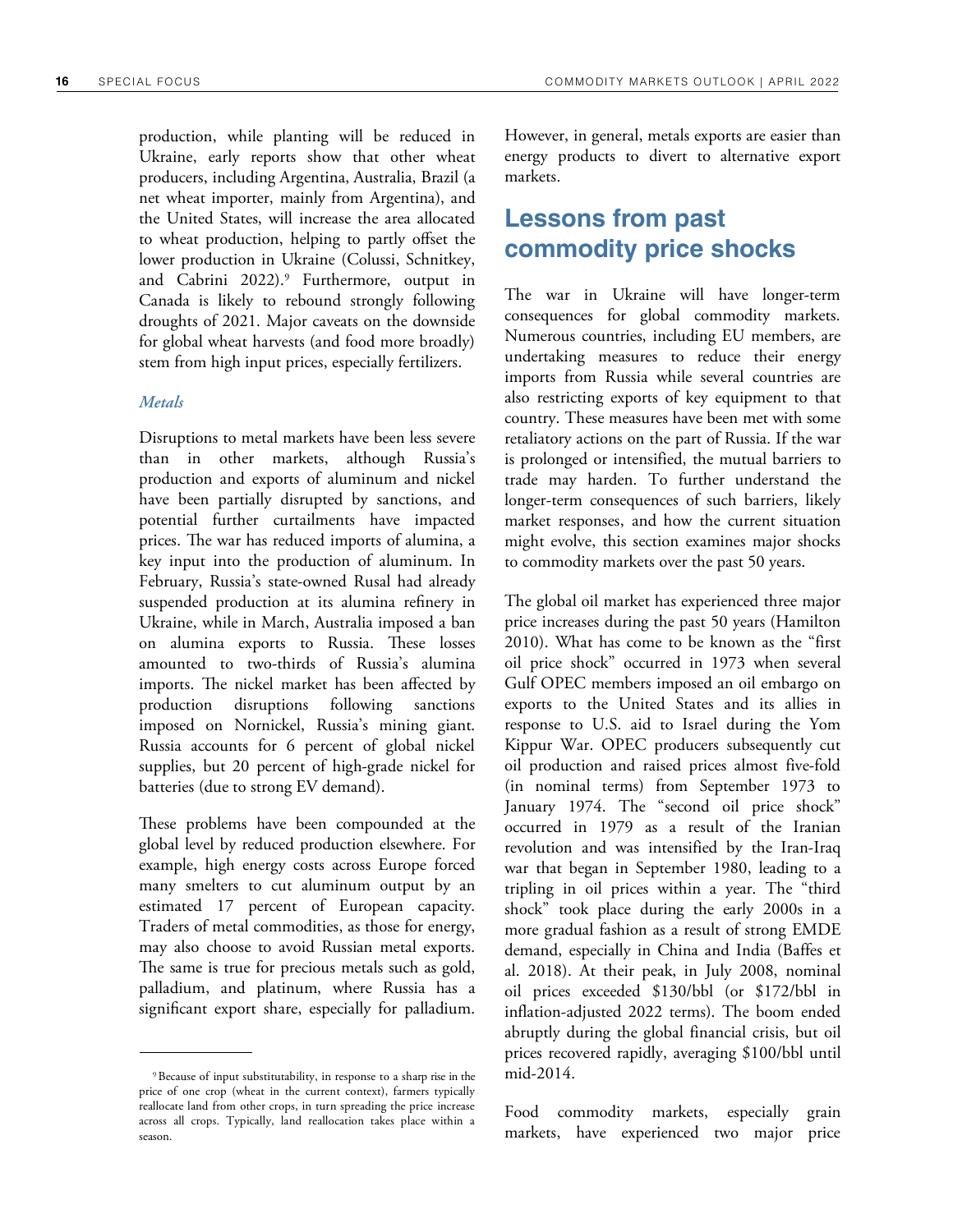increases during the past half-century, both during similar time periods to the oil price shocks. The first occurred during the 1972-74 oil crisis—the World Bank's food price index increased 70 percent from 1972 to 1974 in real terms reflecting weather-related production shortfalls in grain-producing countries, including Australia, Canada, the Soviet Union, and the United States. These shortfalls were compounded by higher input costs, including energy and fertilizers, due to the first oil price shock. Other contributing factors included earlier policies of major exporting countries to reduce stocks and idle cropland. The depreciation of the U.S. dollar following the removal of the gold standard played a role as well. The second price shock took place during the 2000s, as part of the broader commodity price boom—the real food price index gained 45 percent from 2006 to 2008.10 As in the case of oil, food prices declined during the 2009 financial crisis but spiked again in 2011. These price increases occurred alongside adverse weather and a broad-based rise in input costs, including energy and fertilizers. Policies encouraging the use of food commodities for biofuels exacerbated the price spike (World Bank 2019).

The rest of this section examines: (i) how policies responded to these shocks and (ii) how market mechanisms responded to both policies and shocks. The section also summarizes similarities and differences between the ongoing shock and earlier episodes of price hikes.<sup>11</sup>

#### Policy responses

#### *Energy*

The oil price spikes of the 1970s triggered a number of policy responses, and both became the catalyst for demand reduction, the substitution to other fuels, and the development of new sources of energy supply (Baffes and Nagle, forthcoming). Following the first oil price shock, several OECD members set up the International Energy Agency in 1974 to safeguard oil supplies under a binding oil emergency sharing system, and to promote common policymaking and data collection and analysis. Key policy decisions included the requirement to create national oil reserves equal to 60 days of imports (later expanded to 90 days) and a ban on building new oil-fired electricity plants with a directive to switch to coal (enacted in 1977; Scott 1994).<sup>12</sup> Additional policies were adopted after the second oil price shock, under which member countries agreed to reduce oil demand by 5 percent, with individual policies varying by country.

Policies at the country level, while broadly similar, had some differences. The United States initially responded to high prices with a complex array of price controls for different types of oil. These policies were generally deemed to have impeded the normal functioning of markets and led to significant distortions (McNally 2017). The United States subsequently implemented numerous policy measures designed to address the underlying demand and supply imbalance with the Energy Policy and Conservation Act of 1975 (U.S. Congress 1975). On the demand side, these included energy conservation programs as well as regulations such as the prohibition of the use of

<sup>10</sup>A different type of shock to global food commodity markets was the breakup of the Soviet Union in the early 1990s. The objective of agricultural policies during the Soviet era was to achieve selfsufficiency and low food prices for urban consumers. However, because of inefficient production and marketing systems, neither objective was met. Consumption was rationed due to severe shortages, ultimately forcing the Soviet Union and several Eastern European countries to start importing food commodities on a large scale in the early 1970s.The transition to market economies in 1991 led to a major restructuring of agriculture, including removal of subsidies, and resulted in substantial improvements in productivity. Russia, along with Ukraine and Kazakhstan, became key exporters in the global grain market.

<sup>11</sup>Although policies and market responses are discussed in separate sections, it does not necessarily imply that they are independent of each other. Indeed, policies are a key driver to market responses, while the latter also affects the former.

<sup>&</sup>lt;sup>12</sup> The IEA banned its member countries from building new oilfired electricity plants. The ban, introduced under the "Principles for IEA Action on Coal" directive, was justified as follows (IEA 1979, p. 1 & 4): "The Principles are based on the conclusion that greatly increased coal use is required to meet growing energy demand in the medium and long term, and that this is both desirable and possible in light of the world's abundant coal reserves and the economic advantages which coal already has over oil in many energy markets … [T]he world is still confronted with the serious risk that within the decade of the 1980's it will not have sufficient oil and other forms of energy available at reasonable prices unless present energy policies are strengthened."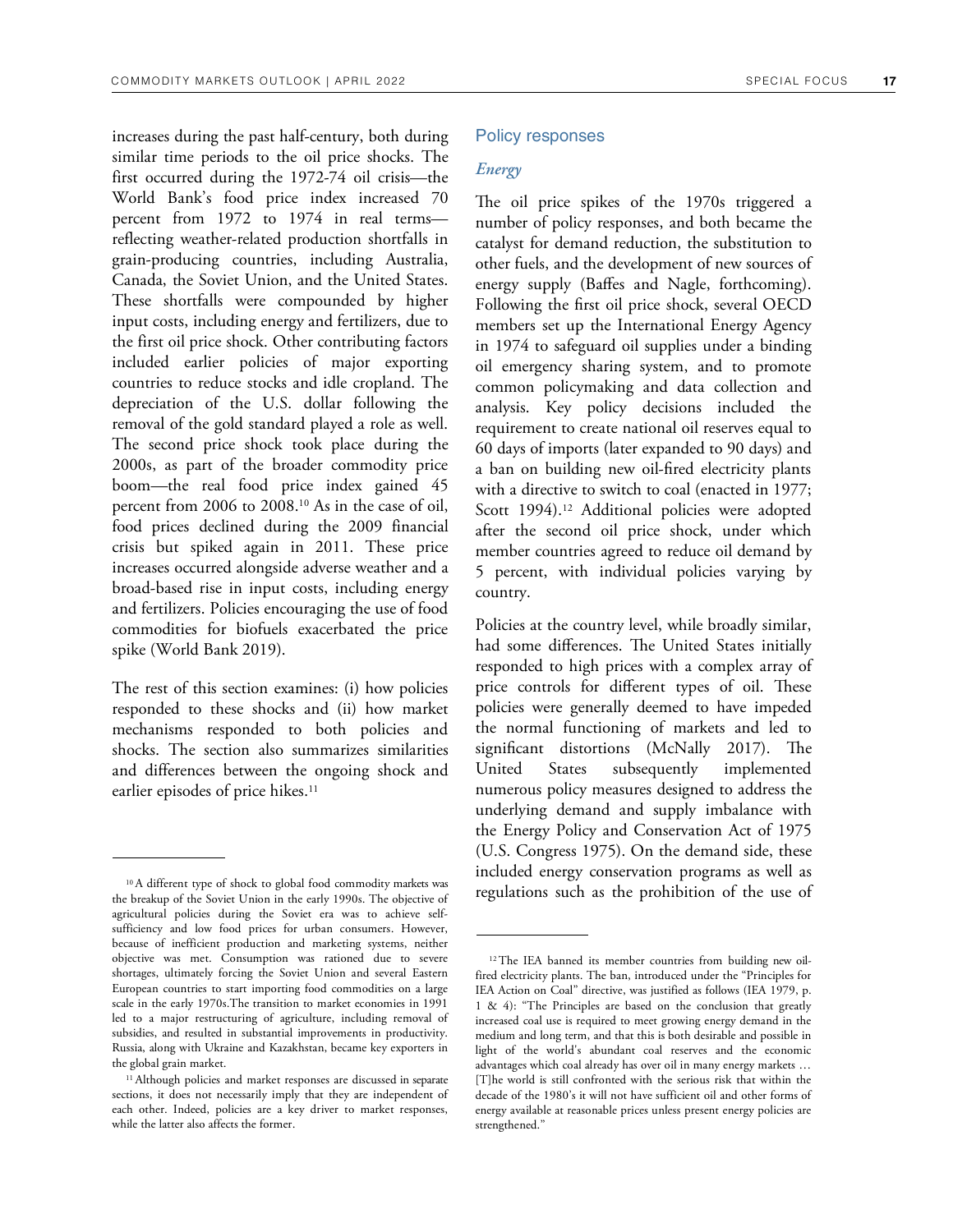#### **FIGURE SF.5 Policy responses to price shocks**

As a result of the first oil price shock, the United States introduced legislation to increase the fuel efficiency of automobiles. During the energy price increases of the 2000s, governments mandated significant increases in biofuel production. Insulation policies undertaken during the 2010-11 episode amplified the increase of world prices and accounted for about 40 percent of the increase in the world price of wheat and one-quarter of the increase in the world price of maize.



**[C. Policy interventions during the D. Increase in world prices, 2010-11](https://thedocs.worldbank.org/en/doc/24e8d315b8229b791ea61e0fa09b28d0-0350012022/related/CMO-April-2022-special-focus.xlsx)  2007-08 food price spike** 



Sources: Ag-Incentives Database; BP Statistical Review; Energy Information Administration; International Energy Agency (IEA); Ivanic and Martin (2014b); Organisation for Economic Cooperation and Development (OECD); World Bank.

A. Figure shows the fuel efficiency of U.S. vehicles in miles driven per gallon of gasoline consumed. Shaded areas refer to oil price shocks in 1973, 1979, and 2008.

C. Percent of respondents based on a survey of 80 EMDEs.

D. Estimates based on an error correction model described in Laborde, Lakatos and Martin (2019). Based on data for 82 countries, of which 26 are advanced economies, 44 are non-LIC EMDEs, and 12 are LICs for the period 2010-2011.

> crude oil in electricity generation, and improved fuel efficiency standards for new automobiles and consumer appliances. The average fuel efficiency of U.S. autos rose from 13 miles per gallon (mpg) in 1973 to 20 mpg by 1990 (figure SF.5). On the supply side, measures included price incentives and production requirements to increase the supply of fossil fuels, including loan guarantees for new coal mines. The Act also mandated the creation of the Strategic Petroleum Reserve and measures to improve energy data, which led to the formation of the U.S. Energy Information Administration. In addition, in 1979, the United States announced it would remove price controls for oil (eliminated in January 1981), allowing

market forces to address imbalances in supply and demand (Ilkenberry 1988).

In Japan, policies focused on measures to reduce energy use, develop alternative sources of energy to oil (notably nuclear power), and stabilize the supply of oil to Japan, for example through joint ventures with other countries (Shibata 1982). The Japanese government also phased out energyintensive industries such as aluminum and petrochemicals. European countries implemented some similar domestic policies (Ilkenberry 1988).

Steadily increasing oil prices in the 2000s again led to policies to address concerns about energy shortfalls. In the United States, the Energy Policy Act of 2005 and the Energy Independence and Security Act of 2007 included numerous provisions pertaining to demand reduction and boosting production (EPA 2007). These included improving fuel efficiency in vehicles, tax breaks for the purchase of hybrid vehicles, as well as tax breaks and incentives for investing in energyefficient buildings, both for commercial use and housing. On the supply side, the Act mandated a sharp increase in the use of biofuels; established renewable fuel standards; provided energy-related tax incentives for fossil fuels, nuclear, and renewable energy sources; and provided loan guarantees for zero-carbon technologies. Other countries adopted similar policies. For example, the European Union introduced the Renewable Energy Directive in 2009 which mandated that 20 percent of all energy usage in the EU, including at least 10 percent of all energy in road transport fuels, be produced from renewable sources by 2020, alongside measures to increase energy efficiency (European Parliament 2009). These directives were further expanded by the European Green Deal of 2019, especially regarding competitive practices and the use of renewable energy sources. Biofuel policies were also introduced in some EMDEs such as Brazil and India.

#### *Food*

The 1970s food price spike was beneficial for food-exporting countries. In the United States, the government was able to reduce expensive support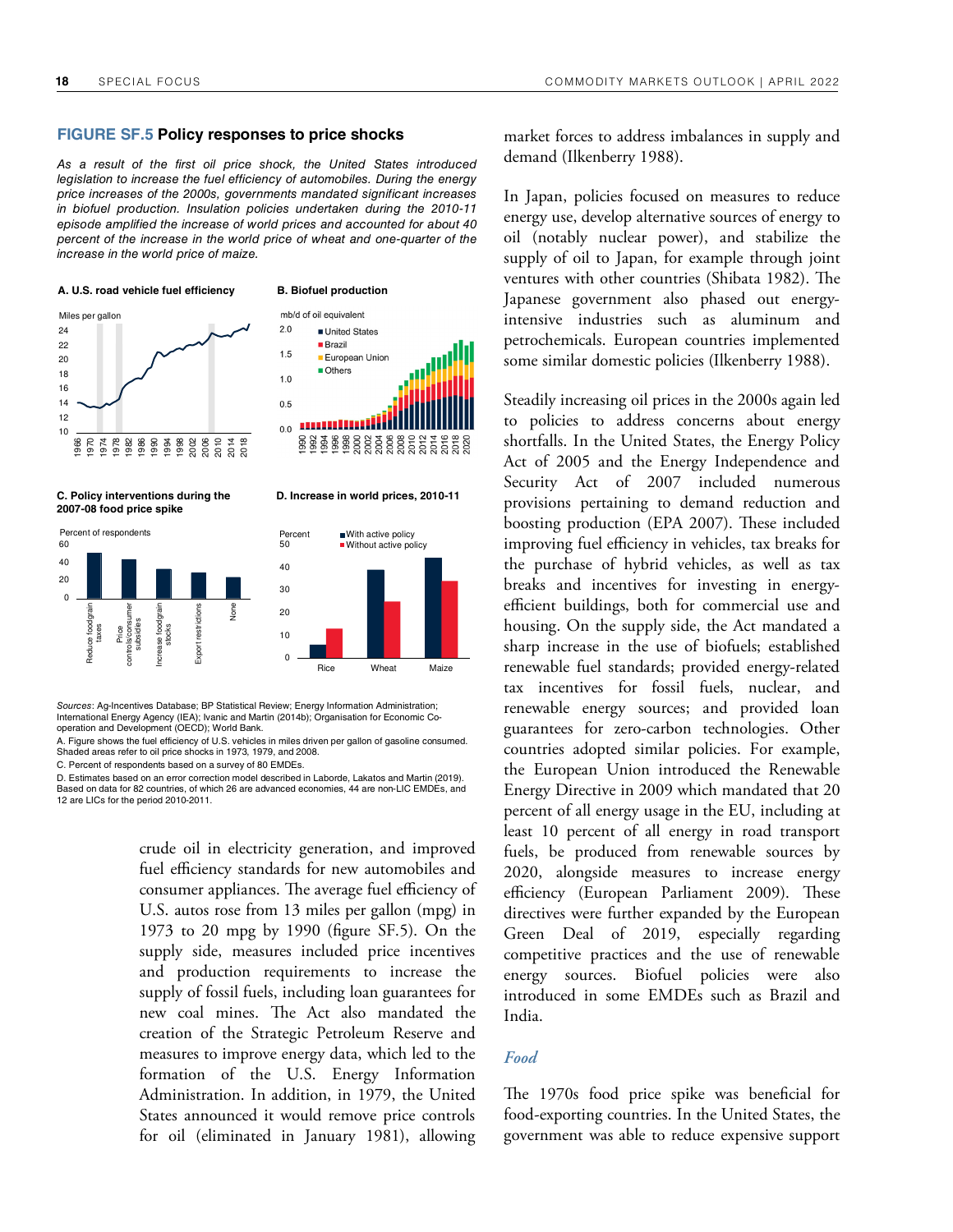programs that it had previously implemented (Baffes and Nagle 2022, forthcoming). Among commodity importers such as Japan, the commodity price boom of the 1970s (as well as an embargo on soybean exports by the United States) reinforced the desire for self-sufficiency in food commodities. Japan promoted international cooperation to stabilize agricultural commodity prices and guarantee reliable supplies for importers (Honma and Hayami 1988). Other East Asian countries, including the Republic of Korea, increased protection of domestic agriculture and expanded the scope of state trading agencies.

During the 2008 price increase, governments in several EMDEs were confronted with difficult policy choices. Allowing domestic prices to adjust to world food price changes would have led to higher food price inflation, thereby causing a decline in real incomes of poor households that were net food buyers (Easterly and Fischer 2001). Instead, many countries attempted to reduce the transmission of international food price shocks to domestic markets. Indeed, during the 2007-08 food price spike, close to three-quarters of EMDEs undertook policy actions to insulate their economies from the sharp increase in international food prices, especially for rice (World Bank 2009). Similar policy actions were undertaken during the spike of 2010-11 (Chapoto and Jayne 2009; Ivanic and Martin 2008, 2014).<sup>13</sup>

Several studies (Laborde, Lakatos, and Martin 2018; World Bank 2019) have shown that the use of such trade policy interventions compounded the volatility of world prices. In addition, when undertaken by many countries simultaneously, they may not have been effective in protecting vulnerable populations. Instead, the use of targeted safety net interventions, such as cash and food in-kind transfers can better mitigate the negative impact of food price shocks while reducing the economy-wide distortionary impacts of trade policies.

#### Market responses

There are three channels through which market mechanisms respond to price shocks and associated policies: demand reduction, substitution, and supply responses. This section discusses how these channels apply to energy and food commodities. Over the medium term, the demand reduction channel is less applicable for food, except in the most severe circumstances.

#### *Energy*

**Demand reduction.** Between 1979 and 1983, global oil demand fell by 11 percent, or 6 mb/d, with demand in advanced economies declining almost 20 percent. While the drop in oil demand was partly a result of the global recession in 1982, energy efficiency and substitution policies implemented by oil-importing countries caused a permanent reduction in underlying demand growth. Changes in consumer preferences in response to higher prices also played a role. For example, in the United States, there was a shift in preference away from domestically-produced and less fuel-efficient vehicles in favor of more efficient Japanese-made cars—the share of Japanese cars in U.S. auto purchases rose from 9 percent in 1976 to 21 percent in 1980 (Cole 1981).

In the 2000s, high oil prices and policy changes once again induced efficiency improvements in the use of oil, while there was less substitution to other fuels as a much smaller amount of crude oil was being used in electricity generation. After peaking in 2005, oil consumption in advanced economies steadily declined, such that by 2014 it had fallen by 14 percent from the peak. Once again, consumer preferences played a role. For example, in the United States, there was a shift toward fuel-efficient hybrid cars (supported by government policies) away from sports utility vehicles (SUVs). Indeed, in 2008, sales of SUVs began to plunge, and by mid-2008 they were down more than 25 percent from the same period a year earlier (Hamilton 2009). Among EMDEs, oil demand also decelerated in the 2010s.

**Substitution.** In the five years after the 1979 oil price shock, the share of crude oil in the energy

<sup>&</sup>lt;sup>13</sup> According to one estimate, the 2010-11 food price spike tipped 8.3 million people globally (almost 1 percent of the world's poor) into poverty (Laborde, Lakatos, and Martin 2019).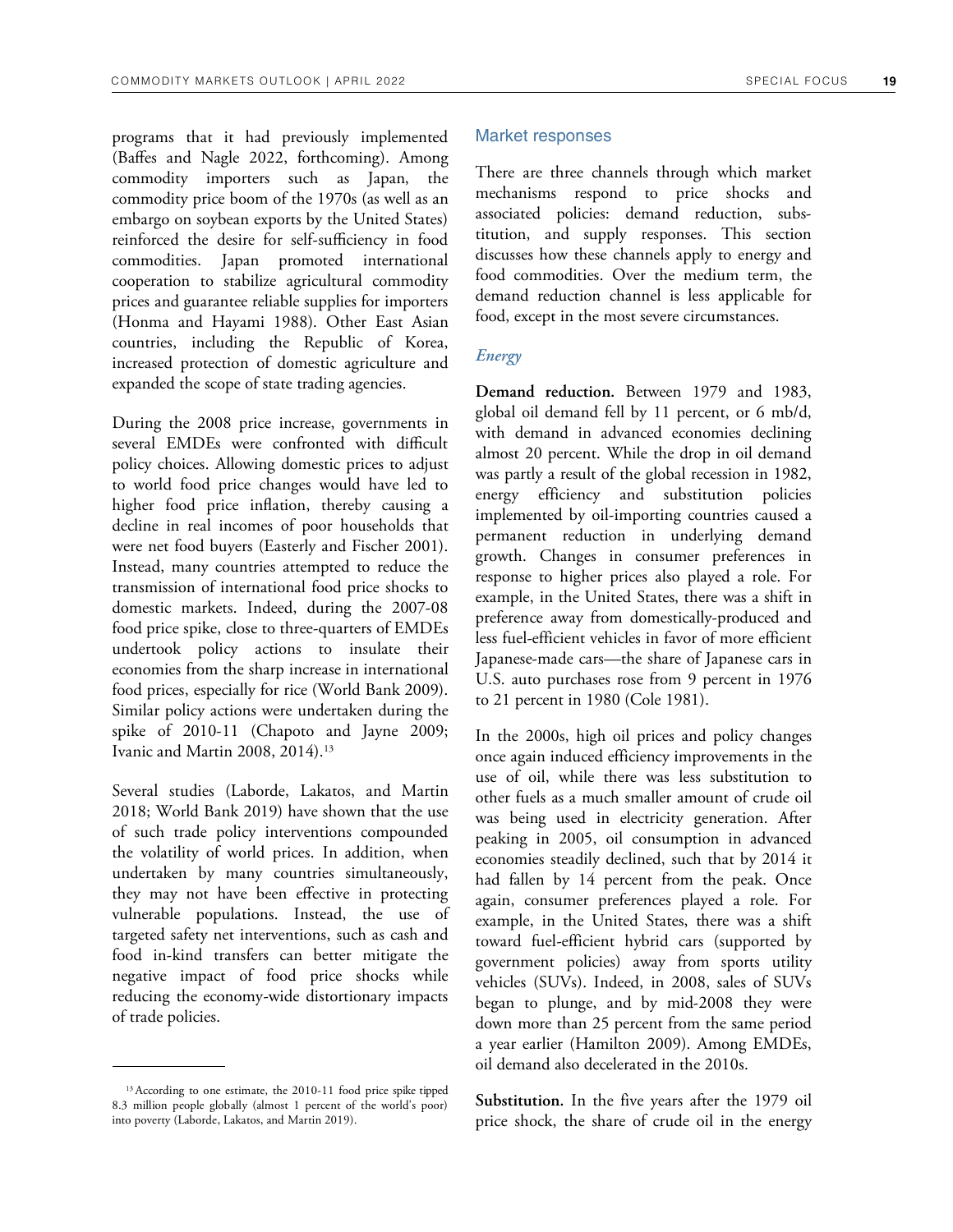#### **FIGURE SF.6 Market responses to price shocks**

The share of non-oil energy sources rose sharply after the 1979 oil price spike, notably nuclear and coal in advanced economies, while increases were smaller during the 2008 oil price spike. The oil price increases also led to increased production from alternative sources of oil such as the North Sea and Alaska in the 1970s-80s, and U.S. shale and Canadian tar sands in the 2000s. The food price spikes of the 1970s encouraged the emergence of South American countries as major food exporters.



Sources: BP Statistical Review; Energy Information Administration (EIA); U.S. Department of Agriculture; World Bank.

A. Chart shows the change in the composition of energy consumption in advanced economies and EMDEs in the five years after the oil price shocks of 1979 and 2008. The total change reflects the equivalent decrease in oil consumption.

> mix in advanced economies fell by more than 7 percent (figure SF.6). This shift was chiefly due to the prohibition of the construction of oil-powered electricity power stations—which were replaced by nuclear and coal-powered stations. The shift to nuclear power, which had started in the late 1960s, was particularly pronounced in France and Japan, where its share in total energy consumption reached 23 and 8 percent, respectively, by 1984.<sup>14</sup> Among EMDEs, the share of oil fell by 4 percent and was largely replaced by natural gas.

> In the years following the 2008 oil price increase, the share of natural gas and renewables in the

energy mix rose, reflecting the U.S. shale boom for natural gas, as well as mandates and technological improvements for renewables. However, since oil was no longer used widely in electricity generation, the decline in its share was of marginal significance. Moreover, substituting other energy commodities for oil in its main current uses transport and petrochemicals—is much harder. As a result of mandates, the share of biofuels ethanol and biodiesel—rose from about 0.15 percent of total oil consumption in 2005 to 1.7 percent in 2019, a large overall increase although still a very small share of overall oil consumption.

**New sources of production.** High oil prices in the 1970s induced investment in oil production by non-OPEC countries, particularly for reserves with a higher cost of production. These included Prudhoe Bay in Alaska, the North Sea offshore fields of the United Kingdom and Norway, the Cantarell offshore field of Mexico, and oil sands in Canada. High and stable prices in the 2000s also facilitated the development of alternative sources of crude oil. The most notable of these was the development of U.S. shale oil deposits, output from which rose from 5 mb/d in 2008 to 9 mb/d in 2014. In addition, Canadian oil sand production and Brazilian deep-water production also rose rapidly.

#### *Food*

**Substitution.** Most of the substitution in food commodities takes place on the input side since different crops can be grown with much the same inputs of land, labor, machinery, and fertilizers. This flexibility allows shifts in crop patterns from one season to another, in turn preventing sustained price gaps among commodities. For example, the price spikes of the 1970s and 2000s were mostly focused in one commodity and subsequently spread to the prices of other crops. Indeed, despite the large increase in maize and edible oil demand due to biofuels and for animal feed over the past two decades, the prices of these commodities moved in tandem with other grains and oilseeds. For example, global demand for maize doubled during 2000-20, compared to the 26-28 percent increase in global demand for rice and wheat (in line with world's population growth of 27 percent over this period).

<sup>&</sup>lt;sup>14</sup> By the turn of this century the share of electricity from nuclear power in France had reached 70 percent.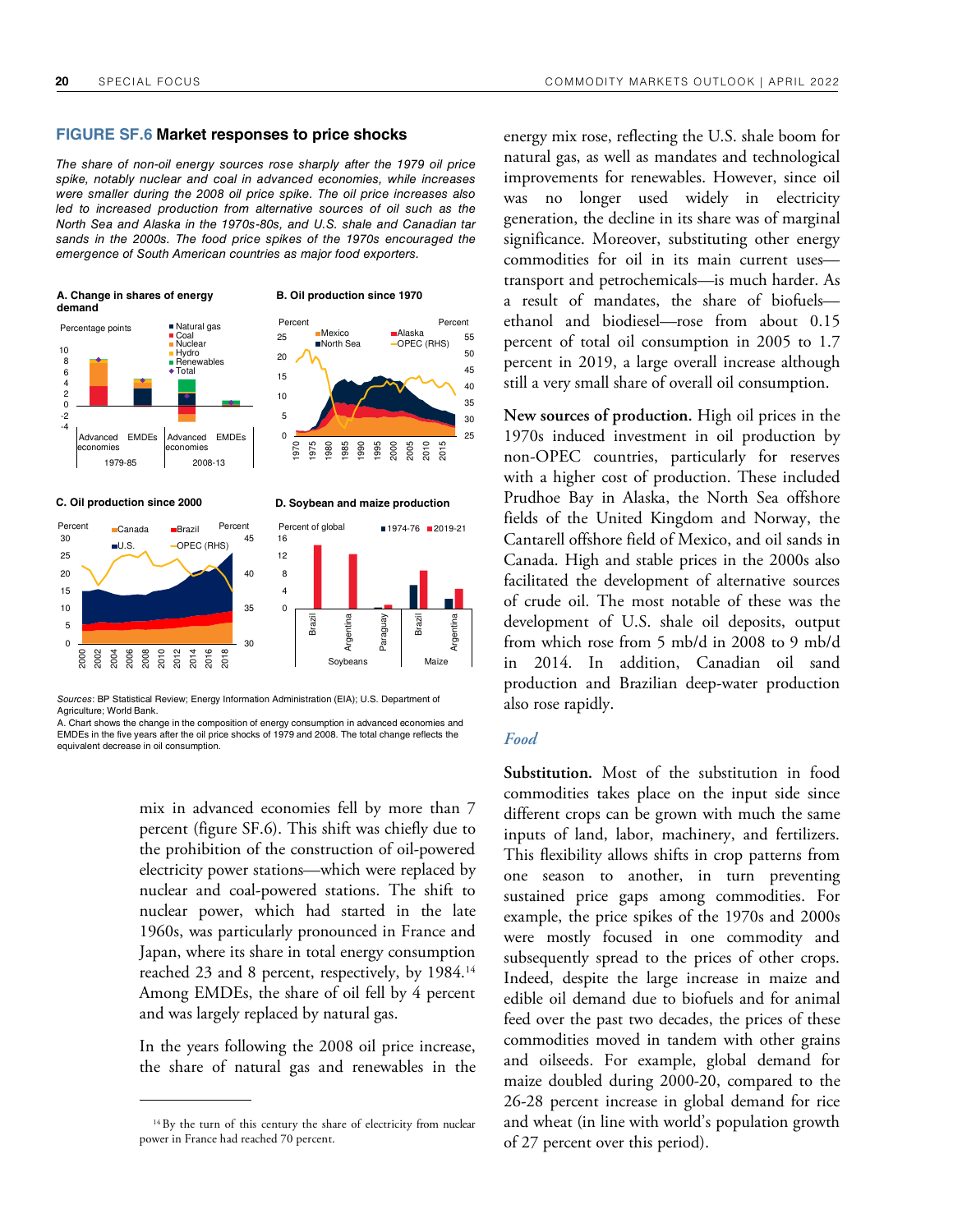Some agricultural commodities are also highly substitutable in terms of consumption. Most edible oils (including palm, soybean, and rapeseed oil) can be substituted for each other. Such substitutability explains the high comovement in edible oil prices. Substitutability also takes place in animal feed, especially between maize and soybean meal. Other food commodities, however, are less substitutable as they depend mostly on cultural factors (e.g., Asia is mostly a rice-consuming region while Europe and the Americas are mostly wheat-consuming regions).

**New sources of supply.** The food price increases in the 1970s induced a supply response from some South American countries, including Argentina and Brazil. Today, these two countries account for 17 and 50 percent of global soybean production, respectively, whereas they produced virtually no soybeans in the 1970s. Over the same period, their share of global maize production has almost doubled, to about 8 and 4 percent, respectively. High food commodity prices in 2008 and 2011, however, did not bring any major new producers into the global food markets. Indeed, some of the factors behind the spikes reversed (including the decline in energy prices and removal of restrictive trade policies), thus replenishing stocks of most grains and oilseeds. In the current context, if high food prices persist, an alternative source of food supplies could be the easing biofuel mandates, which today account for as much as 4 percent of global arable land.

#### Comparison of the current episode with earlier commodity price shocks

#### *Energy*

The previous two oil price spikes bear some similarities to the current situation, but there are three key differences:

Prices. All energy prices have seen significant increases, particularly natural gas and coal (figure SF.7). In the earlier episodes, oil prices rose much more sharply than those for coal and gas. The price of oil in real terms is currently 35 percent below its 2008 peak, while the price of European natural gas has reached a historical high. With all energy

#### **FIGURE SF.7 Energy and food markets during the current price spike**

The spike in energy prices today is broad-based, whereas earlier price spikes primarily affected oil. The oil intensity of demand has fallen sharply since the 1970s as efficiency has improved, and the global economy has shifted toward less-energy-intensive services. Energy subsidies have been falling globally. Food subsidies declined through 2015, but governments have increased support to producers since then. The EU has mandated a sharp increase in LNG imports to diversify its sources of natural gas. In the longer term, the energy price spike may accelerate the adoption of electric vehicles.

**A. Real energy prices during price B. Oil intensity of demand spikes** 

Crude oil Coal Natural gas

2008





**C. Energy subsidies D. Food subsidies** 

1979

US\$/bbl equivalent

200





**[E. EU LNG imports vs. current imports F. Electric vehicle purchases](https://thedocs.worldbank.org/en/doc/24e8d315b8229b791ea61e0fa09b28d0-0350012022/related/CMO-April-2022-special-focus.xlsx)** 



Sources: BP Statistical Review; European Commission; International Energy Agency (EIA); Organisation for Economic Co-operation and Development; World Bank. A. Chart shows the annual price of coal, Brent crude oil, and European natural gas, deflated using

U.S. CPI.

B. Oil intensity of demand is calculated as oil consumption in metric tonnes per unit of GDP.

prices elevated, there is less opportunity to substitute for cheaper fuel. In fact, as oil is now relatively cheap, there has been some substitution for it from natural gas for electricity generation (World Bank 2021). In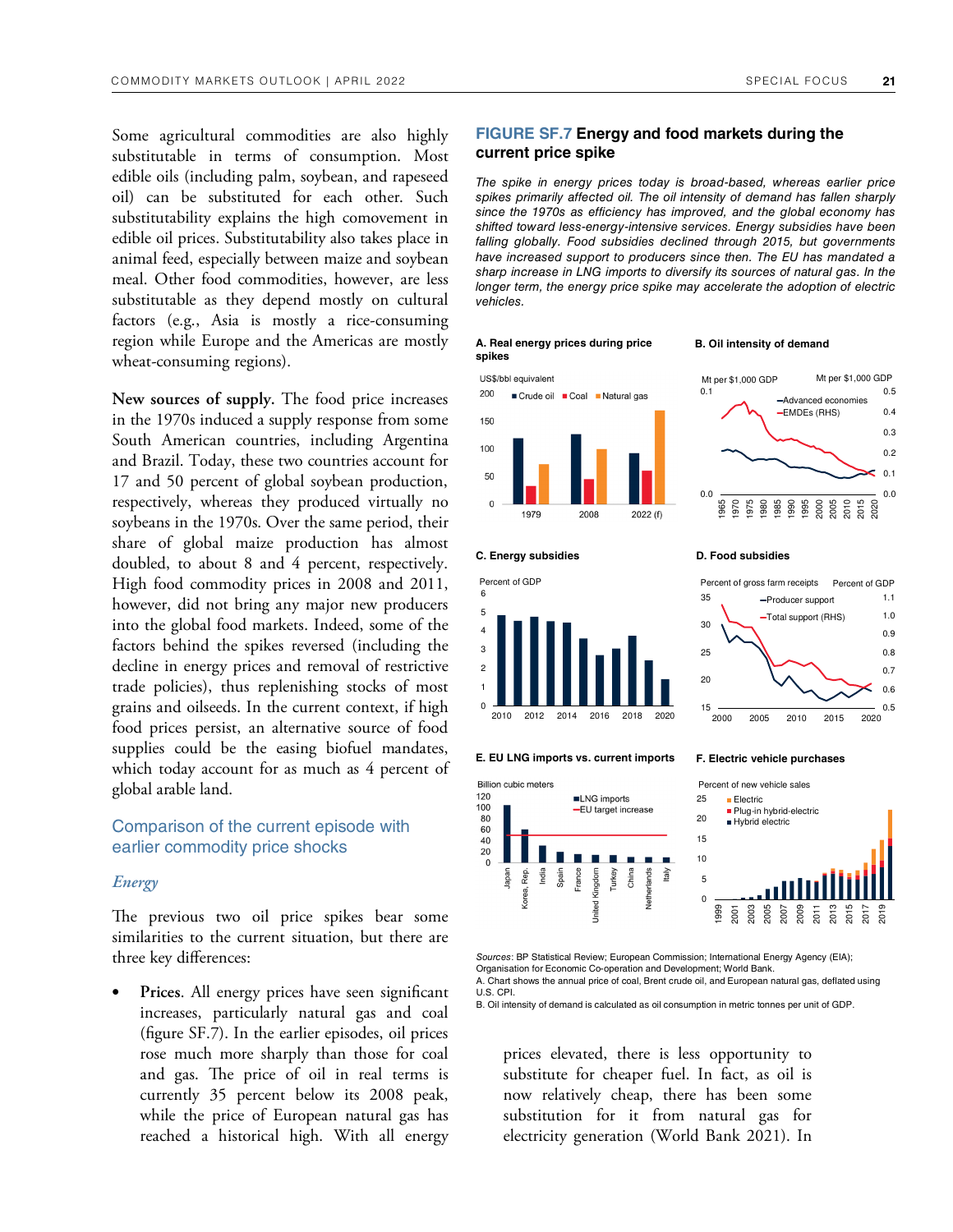addition, high prices of some commodities (such as energy) are pushing up the production cost of other commodities (such as fertilizers, foods, and metals). While renewables—mainly solar and wind power offer an alternative source of energy, their cost has also risen recently as a result of sharply higher prices for the metals used in their construction, including aluminum and nickel.

- **Intensity**. The oil intensity of GDP has fallen considerably since the 1970s. Similarly, consumer spending on energy as a share of total spending has also fallen, especially in advanced economies (although it will increase significantly this year). As a result, consumers may respond less to energy price changes, at least in the short term, than in the 1970s. The price elasticity of demand in energy-intensive industries may be higher than that of consumers, however, and so more adjustment may take place in industry. For example, in Europe high natural gas and electricity prices have already led to reduced production of fertilizer and aluminum.
- Policies. Policy responses to high energy prices in many countries have focused on reducing fuel taxes or introducing fuel subsidies—a marked reversal of a broader trend of declining subsidies over the past few years. These policies are also in sharp contrast to recent policy announcements to combat climate change (such as during COP26), which included promises to phase out fossil fuel subsidies. Although these policies may somewhat alleviate the immediate impact of price spikes, they do not provide large benefits to vulnerable groups, and by increasing energy demand, they tend to prolong the imbalance of demand and supply. They are also very costly at a time when government debt levels have already soared during the COVID-19 pandemic.

The current energy supply disruptions have the potential to present a major setback to the energy transition. Several countries have announced plans to increase production of fossil fuels. China intends to increase its coal production by 300

million tons (an amount equal to its current imports), and an increase of nearly 8 percent from its current production. Canada has authorized a new offshore oil project which could increase production by 0.2mb/d. The EU has also announced plans to increase imports of LNG to reduce its reliance on Russian natural gas. It is not clear, however, how much will come from new sources of natural gas in the near term or simply greater competition with other countries for a relatively fixed supply of natural gas. While increasing the supply of fossil fuels will help alleviate current energy shortages, it will make achieving climate change goals more challenging. Although some countries have announced intentions to boost energy production from renewable sources or to revive or extend nuclear power plants, it will take time before such projects materialize.

Some countries have announced plans to reduce energy demand, but these will take time to be implemented. For example, the United States announced a faster increase in fuel efficiency requirement for car manufacturers, with fuel efficiency now required to increase to 49 mpg by 2026, an increase of about one-quarter relative to 2021. The EU announced plans to encourage the installation of heat pumps, which are a more energy-efficient method of heating homes. In addition, high fossil fuel prices will likely encourage consumers to shift to low carbon technologies such as electric vehicles. Even before the most recent increase in oil prices, such a shift had been underway.

#### *Food*

A key similarity between the Ukraine war and the earlier food price shocks is the role of high energy (and fertilizer) prices in driving the food price increases. However, the extent and breadth of price increases differed markedly across the three spikes. Whereas the 1970s food price increases were among the largest of the past 100 years, the more recent increases have been much smaller in magnitude. While the 1970s price boom was broad-based, in 2008-09 it was led by rice, and the current price spike has been lead by wheat (with increases in maize and oilseeds as well).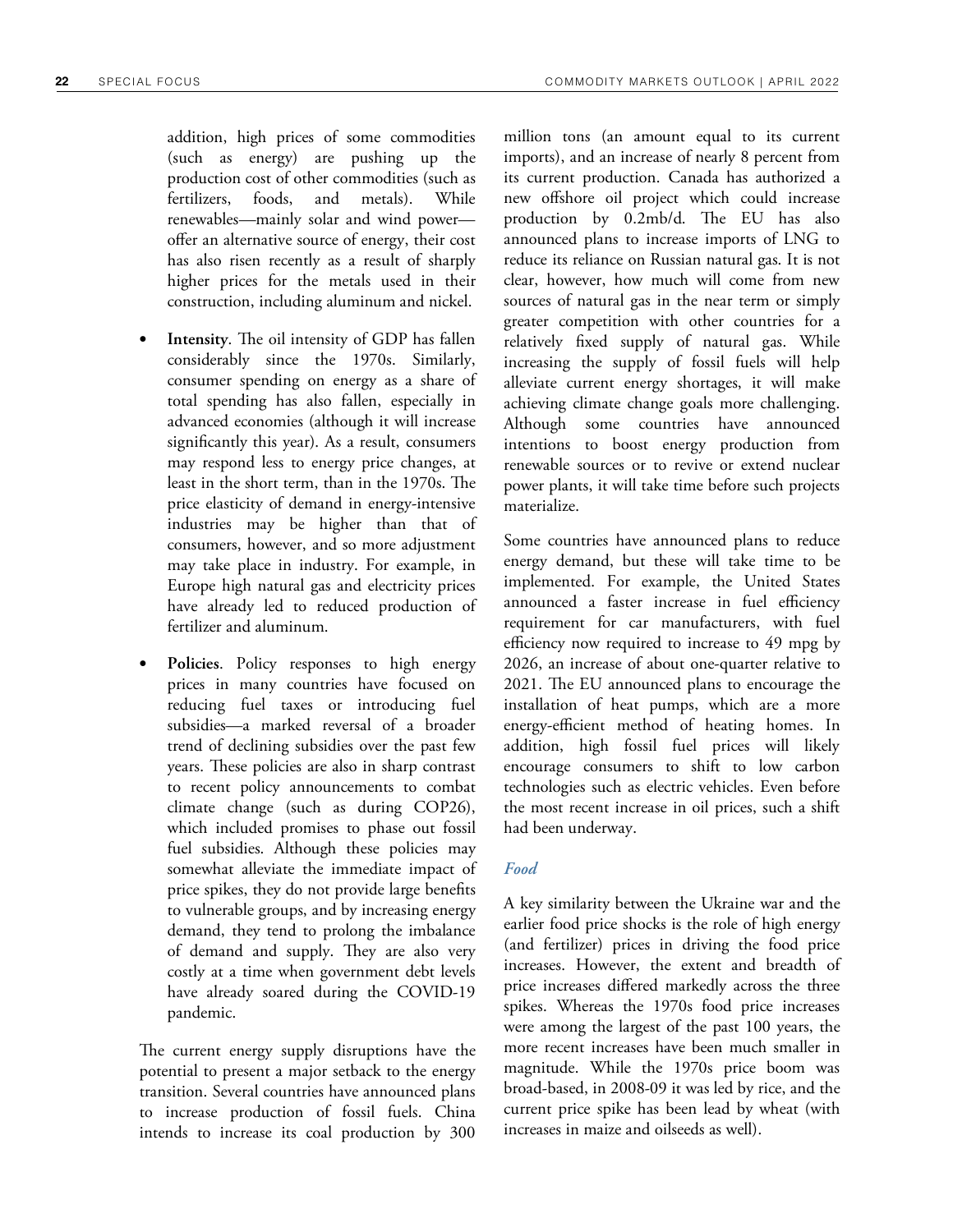Substitution has also played an important role in recent developments and explains differences in prices movement following the Ukraine war. While the prices of agricultural commodities where Ukraine is a major exporter rose, increases were smaller for sunflower oil compared with wheat. That is because sunflower oil can be substituted by soybean and palm oil (the prices of all edible oils rose following the war, reflecting this substitutability). The larger price spike for wheat reflects the fact that it is less easily substituted by other commodities. Substitution of wheat will instead come from land reallocation, which takes place from one season to the next.

On the policy front, exports bans and other trade restrictions so far have been less common today compared to the previous spike. However, if the reductions in grain supplies from Ukraine (and possibly from Russia) become much larger, it could lead to increased use of restrictive policies. Such supply reductions combined with restrictive policy measures could introduce enormous uncertainty for future food supplies and prices.

The recent food price increases have nonetheless accelerated domestic food price inflation and increased food insecurity in most EMDEs. Even before the Ukraine war, the pandemic had already taken a toll on food insecurity. According to the Global Report on Food Crises, an estimated 161 million people were facing crisis or worse. This is up from 147 and 115 million in 2020 and 2019, respectively. Populations facing a crisis, which are typically in countries with some type of conflict, include DRC (26 million), Afghanistan (23 million), Nigeria (23 million), Ethiopia (16 million), and Yemen (16 million).

The war-driven disruptions in food trade, higher food price inflation, and higher cost of assistance are likely to make more people food insecure. The U.S. Agency for International Developments estimated that between 2.5 and 5 million people in Ukraine (around 5 to 10 percent of its population) will likely need humanitarian assistance to prevent food consumption gaps and protect livelihoods in the near term (FEWS NET 2022).

## **Conclusions and policy implications**

The war in Ukraine has delivered a major shock to energy and food commodity markets. This shock comes on top of pandemic-related supply chain disruptions and a stronger-than-expected rebound in demand. Food shortages and inflation are negatively impacting the poor and may worsen inequality (World Bank 2022). Higher food prices will exacerbate food insecurity in many countries, with particularly severe impacts on the poorest households (Gill and Nagle 2022; Ha, Kose, and Ohnsorge 2019). Over the next year, many lowincome countries in Northern Africa, Asia, and the Near East face a risk of widespread hunger and malnutrition as a result of reduced supply from Ukraine and Russia (FAO 2022; WFP 2022). Ukraine itself will have localized problems of food adequacy because of destruction of farming assets, losses of labor to refugee displacement and defense, and deprivation of employment income.

In advanced economies (and EMDEs), rapidly rising energy and food prices will weigh on growth and materially increase inflation, further complicating policy decisions facing central banks. Higher interest rates are forecast, and tighter global financial conditions have historically had strong negative effects on EMDEs, particularly on those with large foreign financing requirements.

A comparison of the current energy price shock with previous episodes suggests that the current crisis has three key features that could make addressing the energy shortfall more difficult. First, there is less room today than in the past to substitute away from the most-affected energy commodities—gas and coal—as price increases have been broad-based across all fuels. Higher prices of some commodities such as energy have also increased the production costs of other commodities. Second, the energy intensity of GDP has fallen sharply since the 1970s, and so consumers may be less sensitive to relative price changes, at least in the short term. It may also be more difficult for countries to reduce energy use (i.e., less "low hanging fruit" available). Third,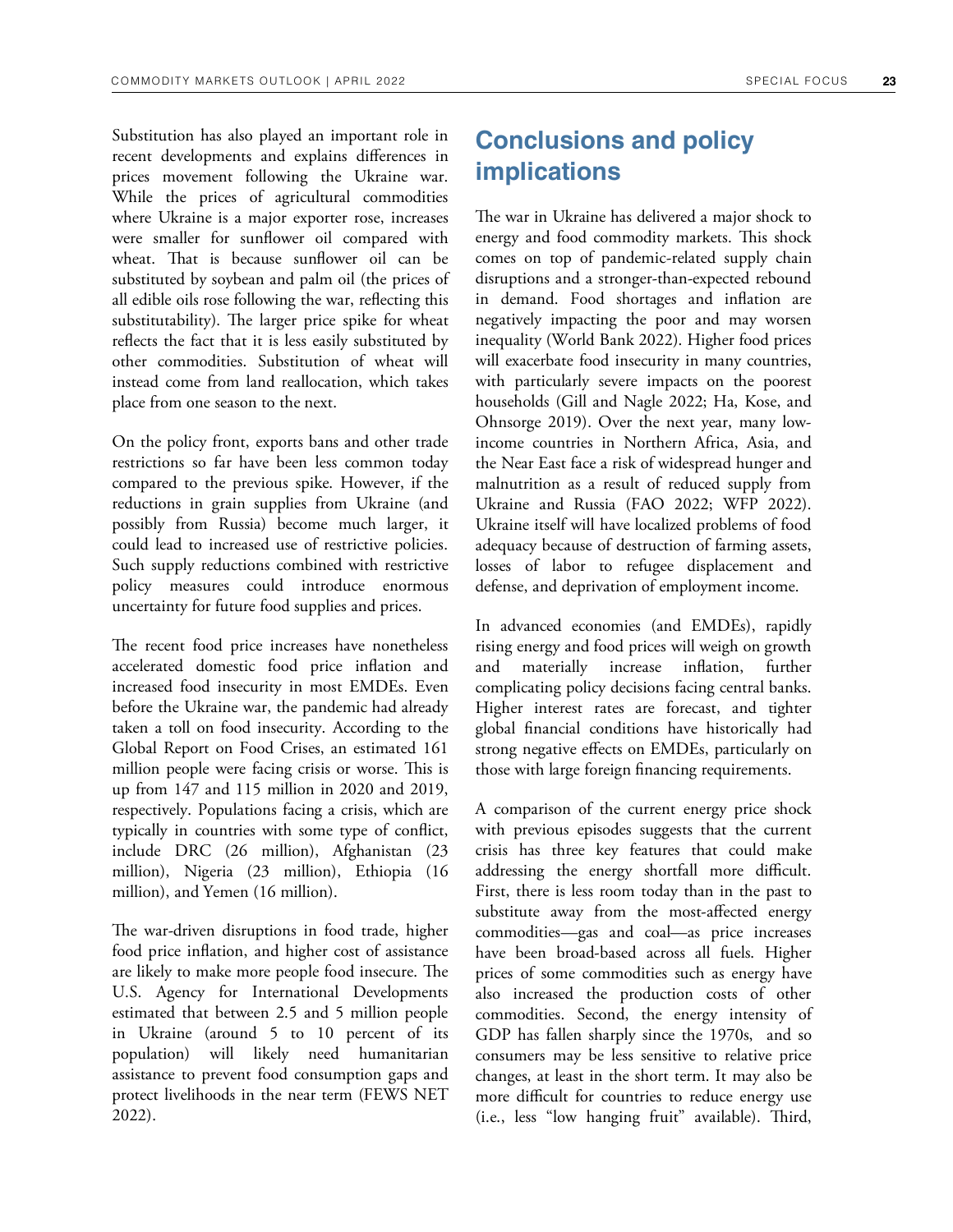policy responses in many countries have prioritized energy subsidies and tax breaks, aggravating the situation, with fewer policies designed to tackle the underlying imbalance between supply and demand.

Policy responses will be key to providing a longterm solution to the current price hike. The comparison with earlier shocks highlights how some policies have been highly effective and beneficial, while others have provided short-term fixes but at the expense of market distortions or new problems. Increased efficiency standards for automobiles, incentives for more efficient home appliances, and renewable energy mandates (except biofuels) have all generated long-term benefits. Similarly, setting up institutions to improve market transparency, coordinate policy responses, improve data quality, and facilitate policy dialog, have also been beneficial. These institutions include the International Energy Agency (set up by the OECD after the first oil price shock) and more recently the Agricultural Marketing Information System (set up by the G-20 in response to the 20007-08 prices spike).

In the past, some policies that provided short-term respite to higher prices exacerbated problems in the medium-term or led to new problems. For example, price controls in the United States after the first oil price shock in 1973 distorted markets and may have increased oil demand. The promotion of coal use for electricity generation in the late 1970s reduced reliance on oil; however, it created environmental problems, including air pollution and the acceleration of climate change. Similarly, the introduction of biofuels provided an alternative to crude oil and may have increased the share of renewable energy, but its overall effectiveness has been questioned because biofuel production requires large amounts of energy and fertilizers and leads to upward pressure on food prices. Export bans on food commodities during the 2007-08 and 2010-11 price increases, while temporarily softening the impact of food price inflation on some poorer households, also induced high volatility in world prices as well as reciprocal policy responses by other countries. In the current context, well-intentioned energy subsidies could delay the transition to a zero-carbon economy.

### **References**

Baffes, J., A. Kabundi, P. Nagle, and F. Ohnsorge. 2018. "The Role of Major Emerging Markets in Global Commodity Demand." World Bank Policy Research Paper 8495. World Bank, Washington, DC.

Baffes, J., and P. Nagle. Forthcoming. Commodity Markeys: Evolution, Challenges, and Policies. World Bank, Washington, DC.

Chapoto, A., and T. S. Jayne. 2009. "Effects of Maize Marketing and Trade Policy on Price Unpredictability in Zambia." Food Security Collaborative Working Papers 54499, Michigan State University.

Cole, R. 1981. *The Japanese Automotive Industry. Model and Challenge for the Future?* University of Michigan Center for Japanese Studies.

Colussi, J., G. Schnitkey, and S. Cabrini. "Argentina and Brazil Could Expand Wheat Production Due to the War in Ukraine." farmdoc daily (12): 48, Department of Agricultural and Consumer Economics, University of Illinois at Urbana-Champaign, April 8, 2022.

Dahl, C. 2012. "Measuring Global Gasoline and Diesel Elasticities." *Energy Policy*, 41 (C): 2-13.

Easterly, W., and S. Fischer. 2001. "Inflation and the Poor." *Journal of Money Credit and Banking* 33 (2): 160–178.

EIA (Energy Information Administration). 2014. Today in Energy: Gasoline Prices Tend to Have Little Effect on Demand for Car Travel. Accessed on April 5, 2022. https://www.eia.gov/todayin energy/detail.php?id=19191#.

EPA (U.S. Environmental Protection Agency). 2007. "Summary of the Energy Independence and Security Act; Public Law 110-140." Accessed on April 4, 2022. https://www.epa.gov/lawsregulations/summary-energy-independence-andsecurity-act.

EC (European Commission). 2022. "Communication from the Commission to the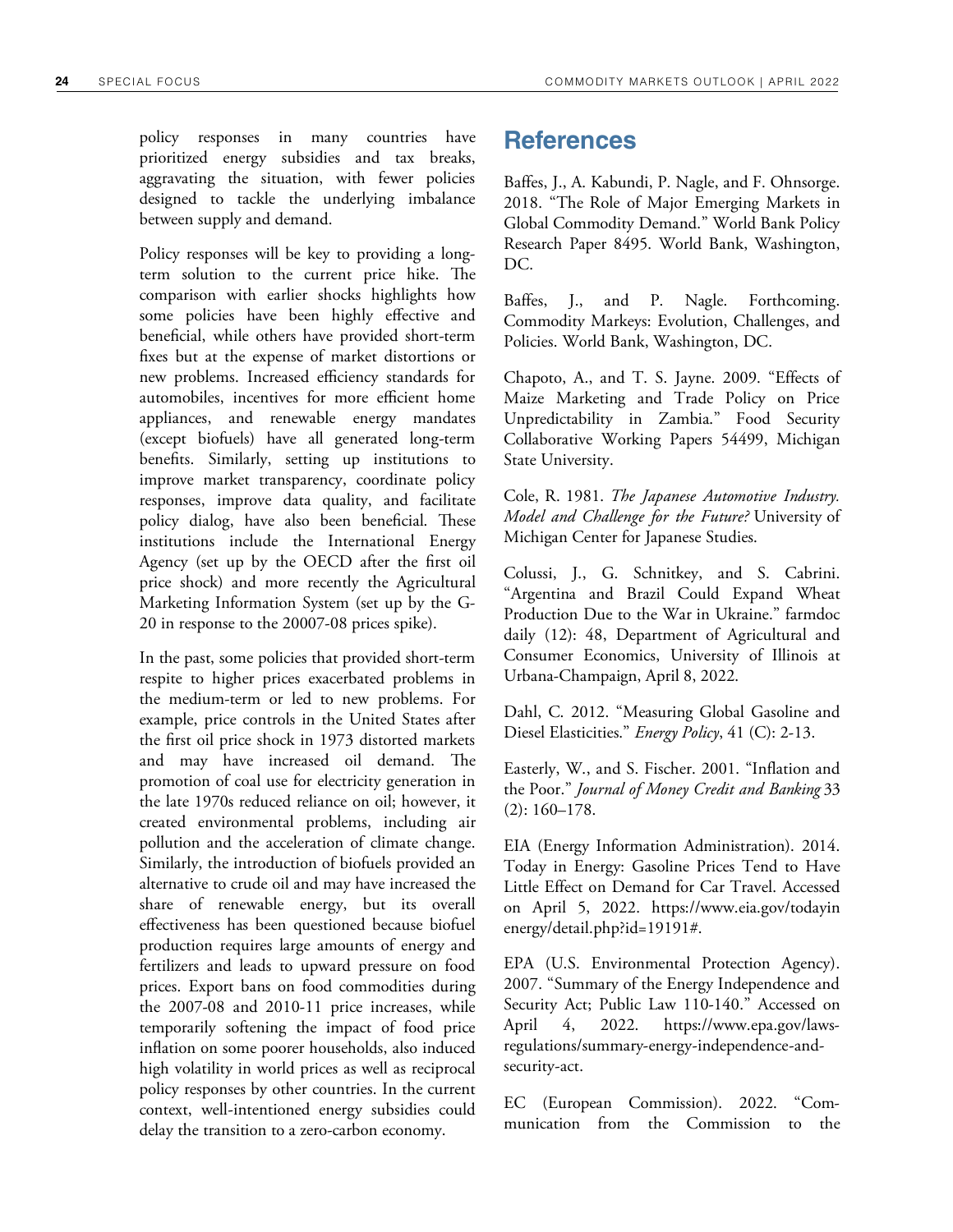European Parliament, the European Council, the Council, the European Economic and Social Committee and the Committee of the Regions." European Commission, Brussels.

European Parliament. 2009. Directive 2009/28/ EC of the European Parliament and of the Council of 23 April 2009, on the promotion of the use of energy from renewable sources." Accessed on April 4, 2022. https://eurlex.europa.eu/legal-content/EN/TXT/? uri=CELEX%3A02009L0028-20151005.

FEWS NET (Famine Early Warning Systems Network). 2022. "Ukraine. Targeted Analysis." U.S. Agency for International Development, Washington, DC.

Federal Reserve. 2022. "Oil and Gas Expansion Accelerates as Outlooks Improve Significantly." March. Energy Survey, Federal Reserve Bank of Dallas.

FAO (Food and Agriculture Organization). 2022. "New Scenarios on Global Food Security Based on Russia-Ukraine Conflict." Opinion article by Qu Dongyu, Director-General. March.

Gill, I., and P. Nagle. 2022. "Inflation Could Wreak Vengeance on the World's Poor." Future Development, Brookings. Accessed on April 6, 2022. https://www.brookings.edu/blog/futuredevelopment/2022/03/18/inflation-could-wreakvengeance-on-the-worlds-poor/.

Ha, J., A. Kose, and F. Ohnsorge. 2019. *Inflation in Emerging and Developing Economies*. World Bank, Washington, DC.

Hamilton, J. 2009. "Causes and Consequences of the Oil Shock of 2007-08." NBER Working Paper, 15002.

Hamilton, J. 2010. "Historical Oil Shocks." NBER Working Paper, 16790.

Honma, M., and Y. Hayami. 1988. "In Search of Agricultural Policy Reform in Japan." *European Review of Agricultural Economics* 15 (4): 367-95.

IEA (International Energy Agency). 1979. "Principles for IEA Action on Coal: Decision on Procedures for Review of IEA Countries' Coal Policies." Press Release. International Energy Agency, Paris.

IEA (International Energy Agency). 2022a. "Oil Market Report. March." International Energy Agency, Paris.

IEA (International Energy Agency). 2022b. "A 10- Point Plan to Cut Oil Use." International Energy Agency, Paris.

IEA (International Energy Agency). 2022c. "A 10- Point Plan to Reduce the European Union's Reliance on Russian Natural Gas." International Energy Agency, Paris.

Ilkenberry, G. 1988. *Reasons of State: Oil Politics and the Capacities of American Government*. Cornell University Press, Ithaca, New York.

Ivanic, M., and W. Martin. 2008. "Implications of Higher Global Food Prices for Poverty in Low-Income Countries." Policy Research Working Paper 4594, World Bank, Washington, DC.

Ivanic, M., and W. Martin. 2014. "Implications of Domestic Price Insulation for Global Food Price Behavior." *Journal of International Money and Finance* 42 (1): 272-288.

Kilian, L., and X. Zhou. 2020. "Does Drawing Down the U.S. Strategic Petroleum Reserve Help Stabilize Oil Prices?" CFS Working Paper, 647. Available at SSRN: https://ssrn.com/abstract= 3731017.

Laborde, D., C. Lakatos, and W. Martin. 2019. "Poverty Impact of Food Price Shocks and Policies. "In Inflation in Emerging and Developing Economies—Evolution, Drivers, and Policies, edited by Jongrim Ha, M. Ayhan Kose, and Franziska Ohnsorge, 371-401. Washington, DC: World Bank Group.

McNally, R. 2017. *Crude Volatility: The History and the Future of Boom-Bust Oil Prices*. New York: Columbia University Press.